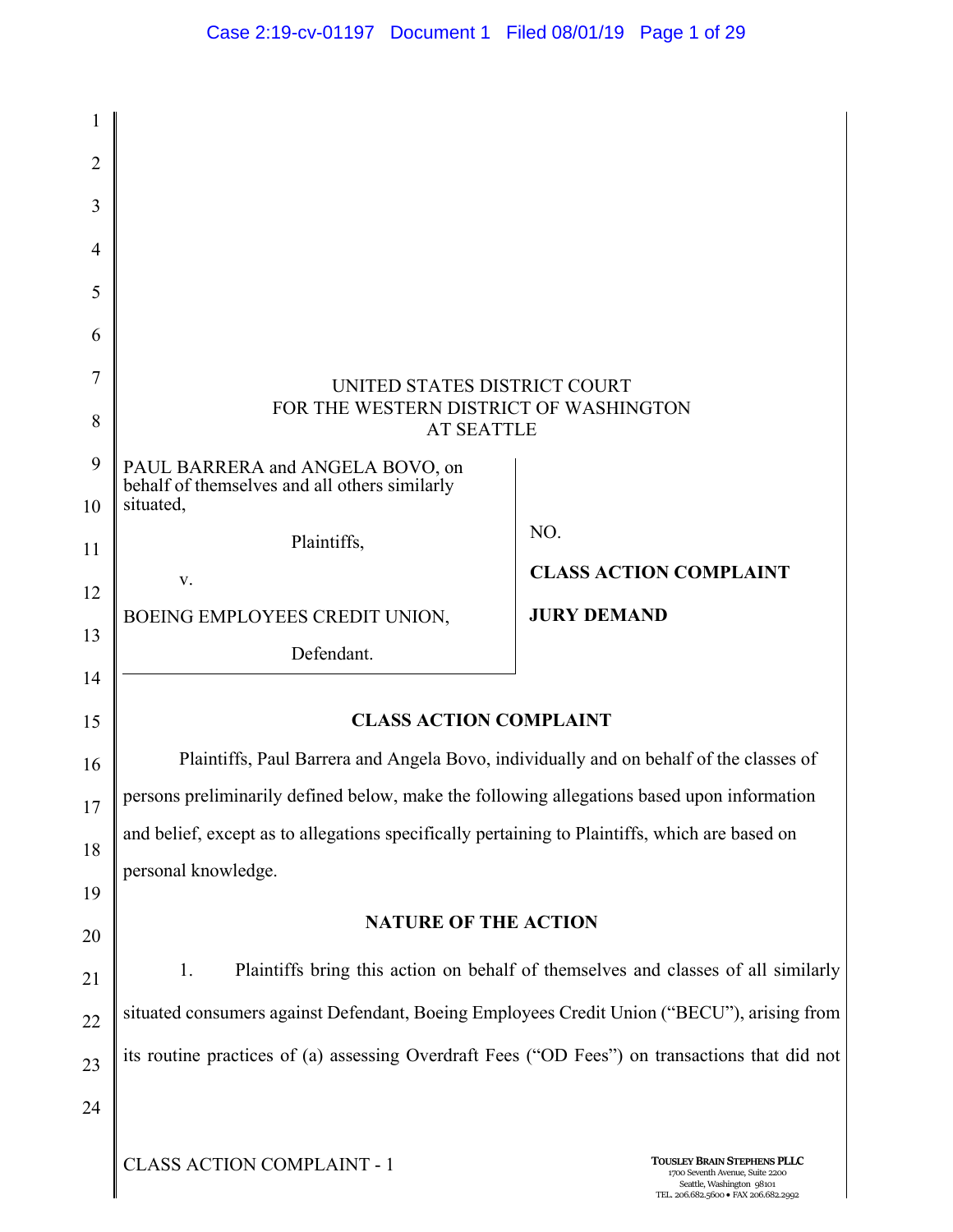#### Case 2:19-cv-01197 Document 1 Filed 08/01/19 Page 2 of 29

1 2 actually overdraw checking accounts; and (b) charging two or more Non-Sufficient Funds Fees ("NSF Fee") on a single transaction.

3 4 5 2. BECU misleadingly and deceptively misrepresents each of the above practices, including in its own account contracts. BECU also omits material facts pertaining to each of the above practices, including in its account contracts.

- 6 7 3. This is a civil action seeking monetary damages, restitution, and declaratory and injunctive relief.
- 8 9 4. As described herein, Defendant's practices violate Washington statutory and common law, as well as the Defendant's own form contracts.

10 11 12 13 5. Defendant's improper scheme to extract funds from account holders has victimized Plaintiffs and hundreds of other similarly situated consumers. Unless enjoined, Defendant will continue to engage in these schemes and will continue to cause substantial injury to its consumers.

**PARTIES** 

6. Plaintiff Paul Barrera is an individual and resident of Shoreline, Washington. 7. Plaintiff Angela Bovo is an individual and resident of Sammamish, Washington. 8. Defendant, Boeing Employees Credit Union, is a Washington credit union and one of the nation's largest credit unions. It has over \$20 billion in assets and maintains several branches throughout Washington.

20

14

15

16

17

18

19

21

#### **JURISDICTION AND VENUE**

22 23 24 9. This Court has original jurisdiction of this action under the Class Action Fairness Act of 2005. Pursuant to 28 U.S.C. §§ 1332(d)(2) and (6), this Court has original jurisdiction because the aggregate claims of the putative class members exceed \$5 million, exclusive of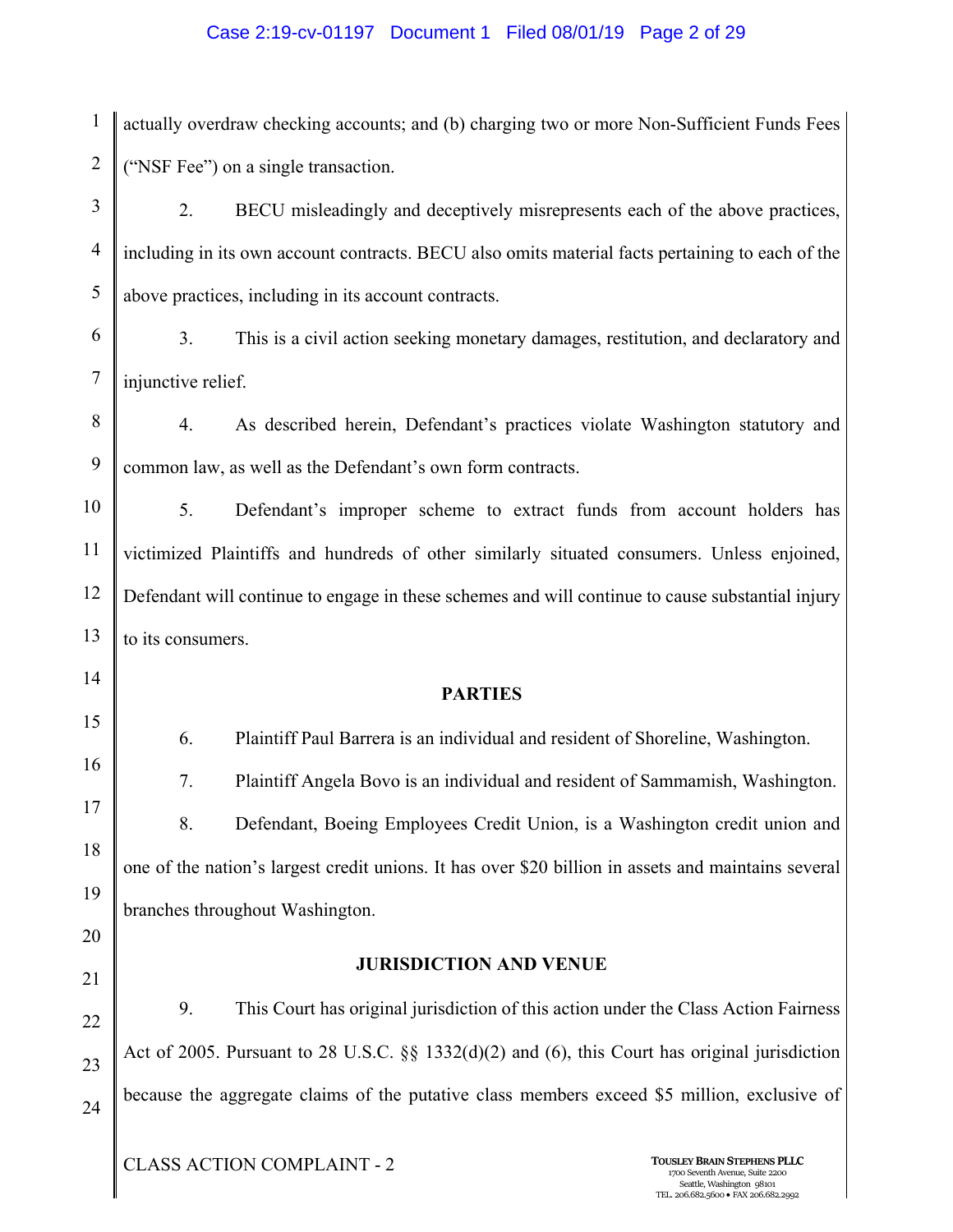### Case 2:19-cv-01197 Document 1 Filed 08/01/19 Page 3 of 29

1 2 interest and costs, and at least one of the members of the proposed class is a citizen of a different state than the Defendant.

3 4 5 6 10. Venue is proper in this district pursuant to 28 U.S.C. §1391 because Defendant is subject to personal jurisdiction here and conducts business in Washington and because a substantial part of the events or omission giving rise to the claims asserted herein occurred in this district.

**BACKGROUND FACTS** 

## **I. BECU Charges OD Fees on Transactions that Do Not Actually Overdraw the Account**

10

7

8

9

## **A. Overview of Claim**

11 12 13 11. Plaintiff Bovo brings this action challenging BECU's practice of charging OD Fees on what is referred to in this complaint as "Authorize Positive, Purportedly Settle Negative Transactions," or "APPSN Transactions."

14 15 16 17 18 19 12. Here's how it works. At the moment debit card transactions are authorized on an account with positive funds to cover the transaction, BECU immediately reduces consumers' checking accounts for the amount of the purchase, sets aside funds in a checking account to cover that transaction, and as a result, the consumer's displayed "available balance" reflects that subtracted amount. As a result, customers' accounts will always have sufficient funds available to cover these transactions because BECU has already sequestered these funds for payment.

# 20 21

13. However, BECU still assesses crippling \$25 OD Fees on many of these transactions and mispresents its practices in its account documents.

22 23 14. Despite putting aside sufficient available funds for debit card transactions at the time those transactions are authorized, BECU later assesses OD Fees on those same transactions

24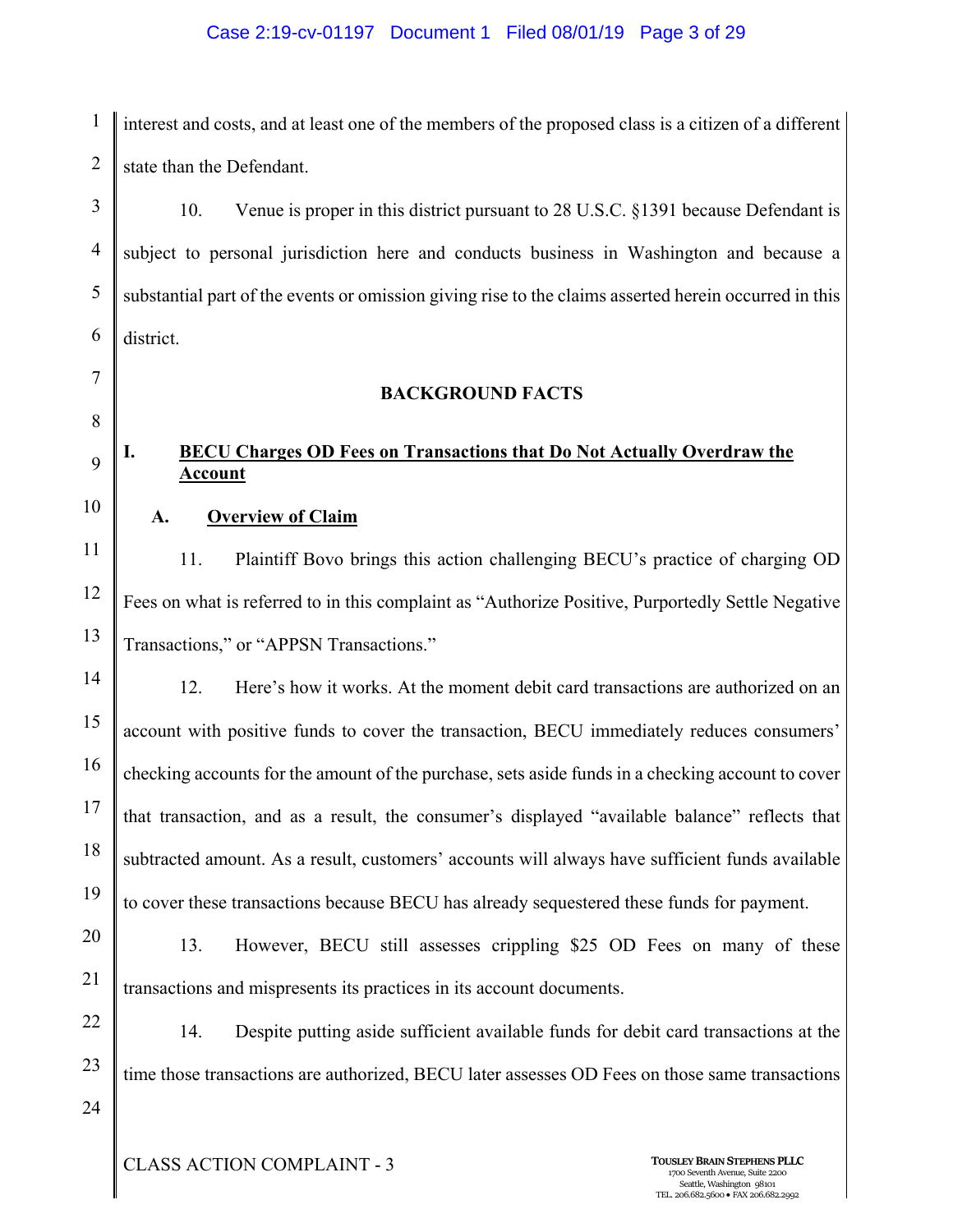## Case 2:19-cv-01197 Document 1 Filed 08/01/19 Page 4 of 29

1 2 when they purportedly settle days later into a negative balance. These types of transactions are APPSN Transactions.

| $\overline{3}$ | 15.<br>BECU maintains a running account balance in real time, tracking funds                                                                                         |  |  |
|----------------|----------------------------------------------------------------------------------------------------------------------------------------------------------------------|--|--|
| $\overline{4}$ | consumers have for immediate use. This running account balance is adjusted, in real-time, to                                                                         |  |  |
| 5              | account for debit card transactions at the precise instance they are made. When a customer makes                                                                     |  |  |
| 6              | a purchase with a debit card, BECU sequesters the funds needed to pay the transaction,                                                                               |  |  |
| $\tau$         | subtracting the dollar amount of the transaction from the customer's available balance. Such                                                                         |  |  |
| 8              | funds are not available for any other use by the account holder and such funds are specifically                                                                      |  |  |
| 9              | associated with a given debit card transaction.                                                                                                                      |  |  |
| 10             | 16.<br>Indeed, the entire purpose of the immediate debit and hold of positive funds is to                                                                            |  |  |
| 11             | ensure that there are enough funds in the account to pay the transaction when it settles:                                                                            |  |  |
| 12             | When a consumer uses a debit card to make a purchase, a hold may be placed on<br>funds in the consumer's account to ensure that the consumer has sufficient funds    |  |  |
| 13             | in the account when the transaction is presented for settlement. This is commonly<br>referred to as a "debit hold." During the time the debit hold remains in place, |  |  |
| 14             | which may be up to three days after authorization, those funds may be unavailable<br>for the consumer's use for other transactions.                                  |  |  |
| 15             |                                                                                                                                                                      |  |  |
| 16             | Federal Reserve Board, Office of Thrift Supervision, and National Credit Union Administration,                                                                       |  |  |
| 17             | Unfair or Deceptive Acts or Practices, 74 FR 5498 (Jan. 29, 2009).                                                                                                   |  |  |
| 18             | 17.<br>That means when any <i>subsequent</i> , intervening transactions are initiated on a                                                                           |  |  |
| 19             | checking account, they are compared against an account balance that has already been reduced                                                                         |  |  |
| 20             | to account for any earlier debit card transactions. This means that many subsequent transactions                                                                     |  |  |
| 21             | incur OD Fees due to the unavailability of the funds sequestered for those debit card transactions.                                                                  |  |  |
| 22             | Still, despite <i>always</i> reserving sufficient available funds to cover the transactions<br>18.                                                                   |  |  |
| 23             | and keeping the held funds off-limits for other transactions, BECU improperly charges OD Fees                                                                        |  |  |
| 24             | on APPSN Transactions.                                                                                                                                               |  |  |
|                |                                                                                                                                                                      |  |  |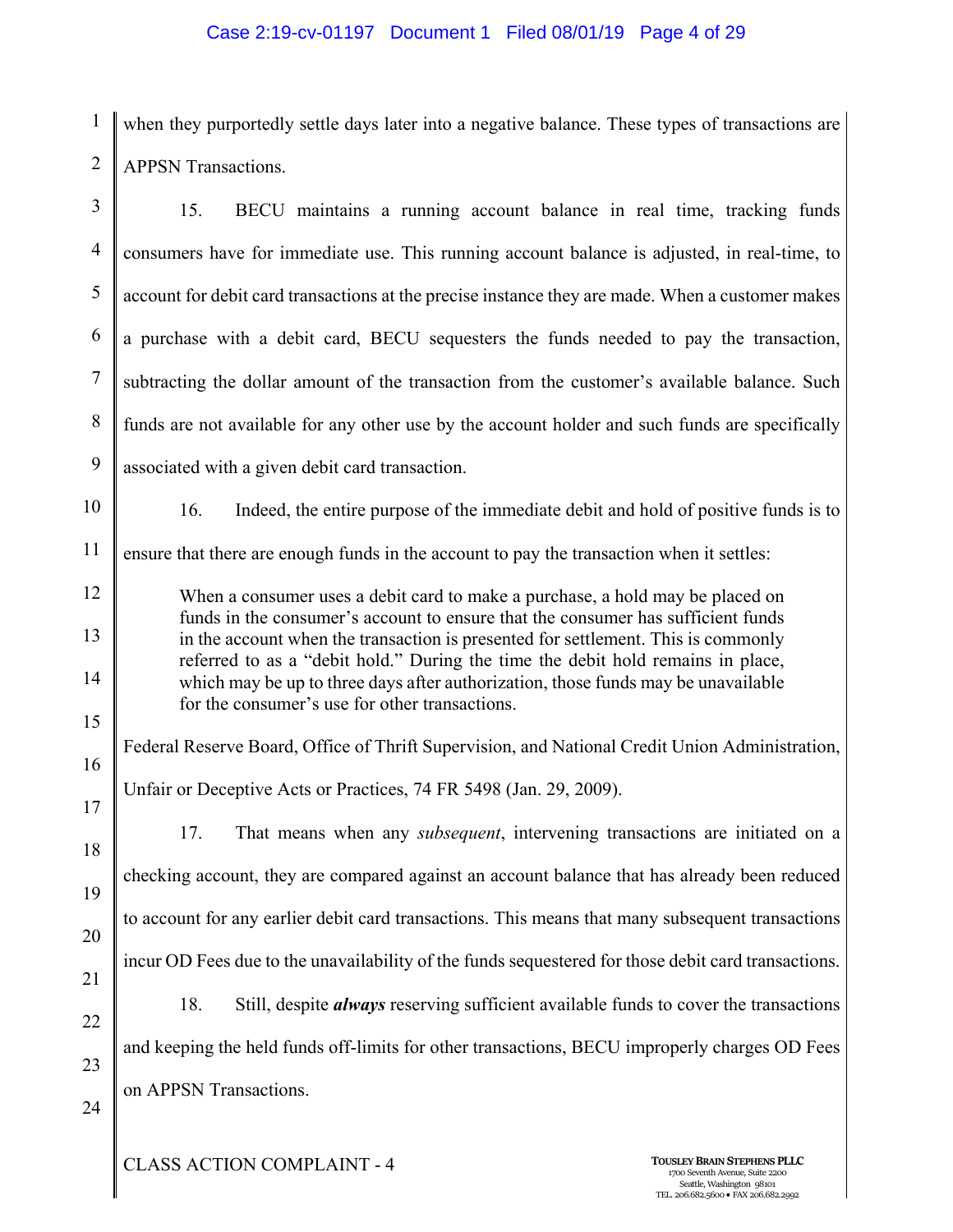3

4

5

6

7

8

9

10

1

19. The Consumer Financial Protection Bureau ("CFPB") has expressed concern with

2 this very issue, flatly calling the practice "unfair" and/or "deceptive" when:

[A] financial institution authorized an electronic transaction, which reduced a customer's available balance but did not result in an overdraft at the time of authorization; settlement of a subsequent unrelated transaction that further lowered the customer's available balance and pushed the account into overdraft status; and when the original electronic transaction was later presented for settlement, because of the intervening transaction and overdraft fee, the electronic transaction also posted as an overdraft and an additional overdraft fee was charged. Because such fees caused harm to consumers, one or more supervised entities were found to have acted unfairly when they charged fees in the manner described above. Consumers likely had no reason to anticipate this practice, which was not appropriately disclosed. They therefore could not reasonably avoid incurring the overdraft fees charged. Consistent with the deception findings summarized above, examiners found that the failure to properly disclose the practice of charging overdraft fees in these circumstances was deceptive.

11 12 13 14 15 16 17 18 At one or more institutions, examiners found deceptive practices relating to the disclosure of overdraft processing logic for electronic transactions. Examiners noted that these disclosures created a misimpression that the institutions would not charge an overdraft fee with respect to an electronic transaction if the authorization of the transaction did not push the customer's available balance into overdraft status. But the institutions assessed overdraft fees for electronic transactions in a manner inconsistent with the overall net impression created by the disclosures. Examiners therefore concluded that the disclosures were misleading or likely to mislead, and because such misimpressions could be material to a reasonable consumer's decision-making and actions, examiners found the practice to be deceptive. Furthermore, because consumers were substantially injured or likely to be so injured by overdraft fees assessed contrary to the overall net impression created by the disclosures (in a manner not outweighed by countervailing benefits to consumers or competition), and because consumers could not reasonably avoid the fees (given the misimpressions created by the disclosures), the practice of assessing the fees under these circumstances was found to be unfair.

19

Consumer Financial Protection Bureau, "Supervisory Highlights" (Winter 2015).

20

21

24

20. There is no justification for these practices, other than to maximize BECU's OD

22 Fee revenue. APPSN Transactions only exist because intervening checking account transactions

23 supposedly reduce an account balance. But BECU is free to protect its interests and either reject

those intervening transactions or charge OD Fees on those intervening transactions—and it does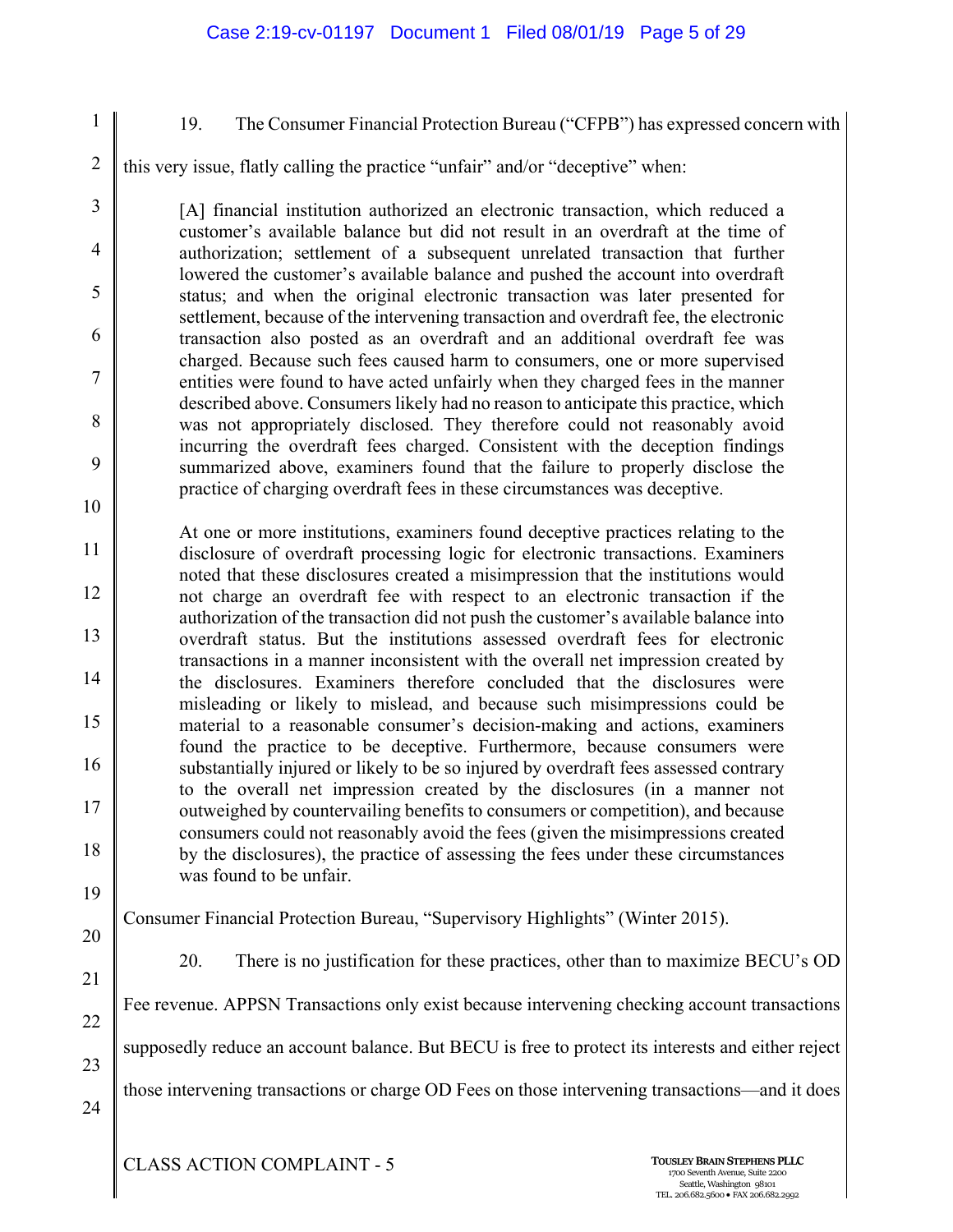#### Case 2:19-cv-01197 Document 1 Filed 08/01/19 Page 6 of 29

1 2 the latter to the tune of millions of dollars each year. But BECU was not content with these millions in OD Fees. Instead, it sought millions *more* in OD Fees on these APPSN Transactions.

3 4 5 6 21. Besides being deceptive, unfair, and unconscionable, these practices breach contract promises made in BECU's adhesion contracts, which fundamentally misconstrue and mislead consumers about the true nature of BECU's processes and practices. BECU also exploits its contractual discretion by implementing these practices to gouge its customers.

7 8 9 22. In plain, clear, and simple language, the checking account contract documents covering OD Fees promise that BECU will only charge OD Fees on transactions that have insufficient funds to cover those transactions.

10 11 23. In short, BECU is not authorized by contract to charge OD Fees on transactions that have not overdrawn an account, but it has done so and continues to do so.

12

### **B. Mechanics of a Debit Card Transaction**

13 14 15 16 17 24. A debit card transaction occurs in two parts. First, authorization for the purchase amount is instantaneously obtained by the merchant from BECU. When a merchant or customer physically or virtually "swipes" a customer's debit card, the credit card terminal connects, via an intermediary, to BECU, which verifies that the customer's account is valid and that sufficient available funds exist to cover the transaction amount.

18 19 20 25. At this step, if the transaction is approved, BECU immediately decrements the funds in a consumer's account and sequesters funds in the amount of the transaction but does not yet transfer the funds to the merchant.

21 22 26. Sometime thereafter, the funds are actually transferred from the customer's account to the merchant's account.

23

24

**CLASS ACTION COMPLAINT - 6 TOUSLEY BRAIN STEPHENS PLLC**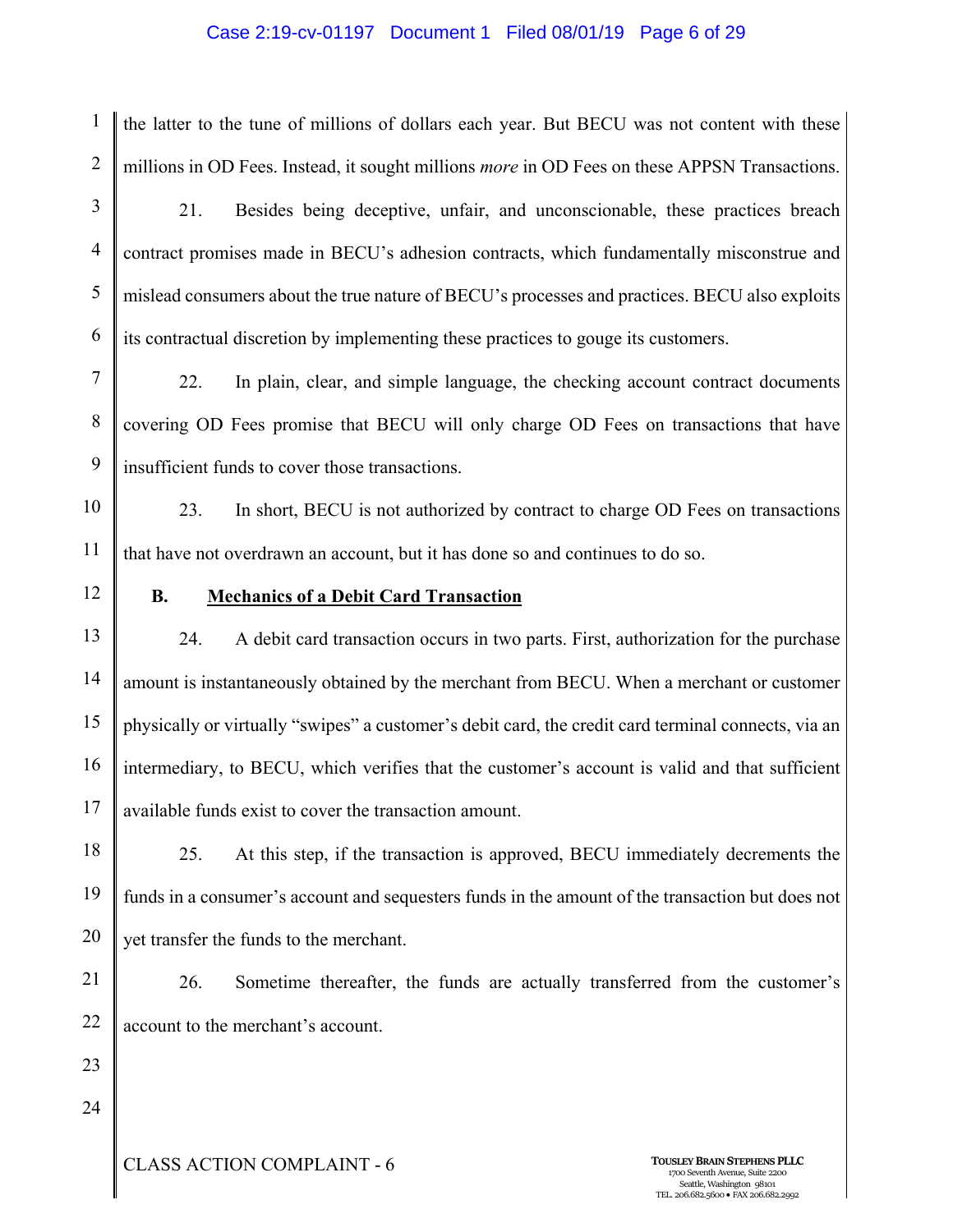#### Case 2:19-cv-01197 Document 1 Filed 08/01/19 Page 7 of 29

1 2 3 4 5 6 7 8 9 10 27. BECU (like all banks and credit unions) decides whether to "pay" debit card transactions at authorization. After that, BECU is obligated to pay the transaction no matter what. For debit card transactions, that moment of decision can only occur at the point of sale, when the transaction is authorized or declined. It is at that point—and only that point—when BECU may choose to either pay the transaction or to decline it. When the time comes to actually transfer funds for the transaction to the merchant, it is too late for the credit union to deny payment—the bank has no discretion and must pay the charge. This "must pay" rule applies industry wide and requires that, once a financial institution authorizes a debit card transaction, it "must pay" it when the merchant later makes a demand, regardless of other account activity. *See* Electronic Fund Transfers, 74 Fed. Reg. 59033-01, 59046 (Nov. 17, 2009).

11 12 28. There is no change—no impact whatsoever—to the available funds in an account when this step occurs.

13

### **C. BECU's Account Contract**

14 15 29. Plaintiffs have BECU checking accounts, which are currently governed by BECU's standardized "Account Agreements" document ("Deposit Agreement"). Ex. A.

16 17 18 30. The Deposit Agreement and relevant contract documents covering OD Fees provide that BECU will not charge OD Fees on transactions that have sufficient funds to cover them at the time they are initiated.

19 20 21 31. BECU promises that "available" funds is the balance used to determine overdrafts. BECU also promises that overdrafts are determined at the moment it decides to "permit" a transaction and when it "authorizes and pays" a debit card transaction:

> Withdrawal Restrictions **We are required to permit a withdrawal, honor any item, complete a POS transfer, or pay any other EFT, or ATM/bit transaction only if you have sufficient available funds in your Account to cover the full amount of the transaction or you have funds available to cover**

- 22
- 23
- 

24

**CLASS ACTION COMPLAINT - 7 TOUSLEY BRAIN STEPHENS PLLC**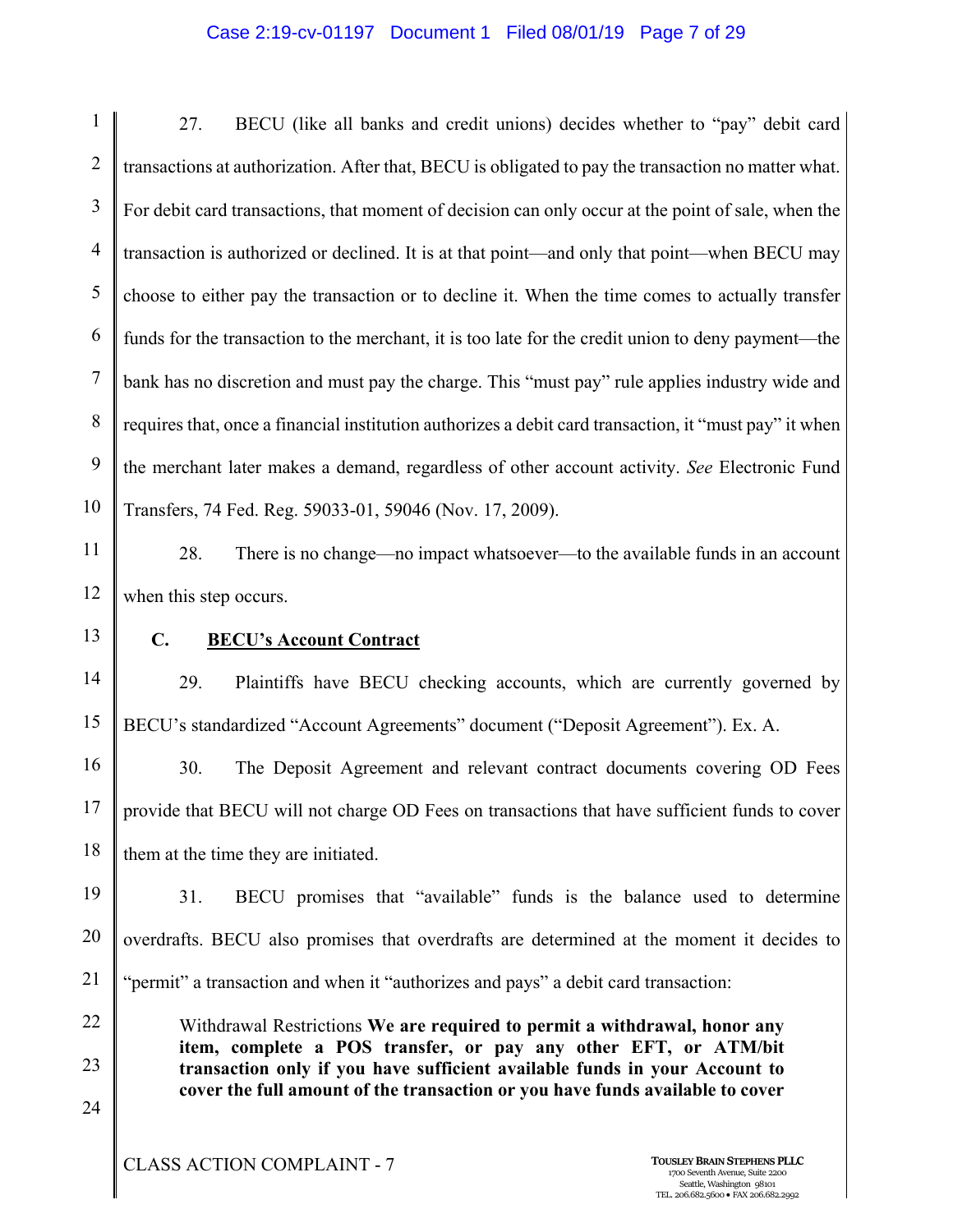**the transaction** as described in the "Overdrafts" section. **In our sole discretion, we may honor any item, in which case you agree to pay the NSF fee set forth in the Consumer Account Disclosure, regardless of whether we decide to pay or dishonor the item**. If there are sufficient available funds to cover some but not all of your withdrawal orders or items, we may allow those withdrawals for which there are sufficient available funds in any order.

[…]

1

2

3

4

5

6

7

8

9

10

11

12

If you maintain your Checking Account in good standing and are not in default or delinquent on any BECU account, . . . [A]s a courtesy and only after we receive and confirm your prior consent, **we may authorize and pay everyday debit card POS transactions that will overdraw your account (when you use your debit card for payment**). If you choose to opt out of this service you are responsible for any overdrawn balances at the time of opting out. . . . Even though we may have previously authorized and paid transactions that overdraw your account, at our own discretion we may decline such transactions at any time. You may be notified of any authorized and paid transaction that causes your account to become overdrawn. Additionally, you may be notified of transactions declined when there are not sufficient funds in your account. But we have no obligation to notify you before we authorize and pay or decline any transaction. The overdrawn amount in your account plus any overdraft fee(s) (as disclosed in the Consumer Account Disclosure) are due and payable upon demand.

13 (emphasis added).

14 15 16 32. For APPSN Transactions, which are immediately deducted from a positive account balance and held aside for payment of that same transaction, there are always funds to "cover" those transactions—yet BECU assesses OD Fees on them anyway.

17 18 19 33. The above promises indicate that transactions are only overdraft transactions when they are authorized and approved into a negative account balance. Of course, that is not true for APPSN Transactions.

20

21

22

34. In fact, BECU actually authorizes transactions on positive funds, sets those funds aside on hold, then fails to use those same funds to post those same transactions. Instead, it uses a secret posting process described below.

23

24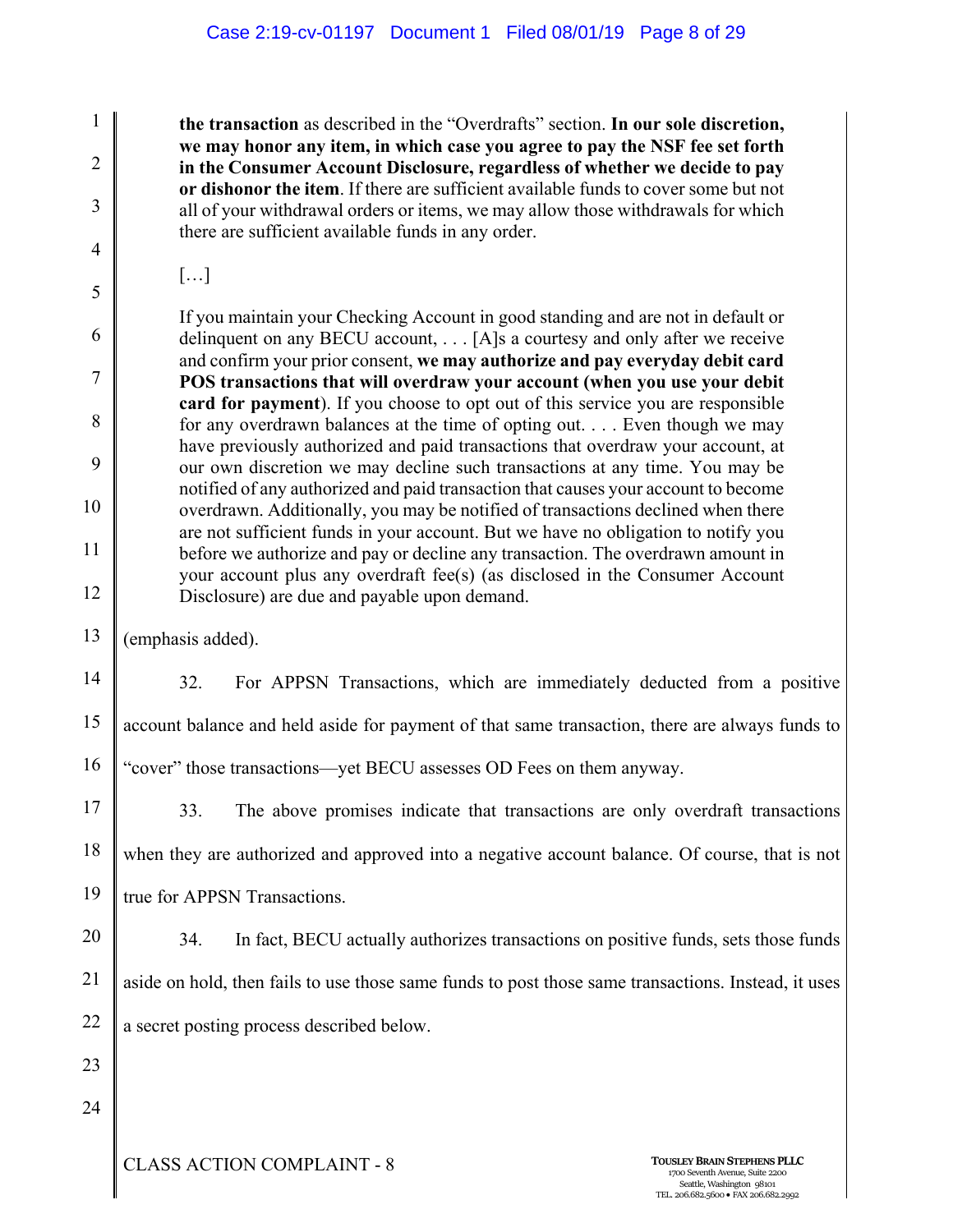#### Case 2:19-cv-01197 Document 1 Filed 08/01/19 Page 9 of 29

1 2 3 4 5 6 7 8 9 10 11 12 13 14 15 16 17 18 19 20 21 22 23 24 35. The above representations and contractual promises are untrue. In fact, BECU charges OD Fees even when sufficient funds exist to cover transactions that are authorized into a positive balance. No express language in any document states that BECU may impose OD Fees on any APPSN Transactions. 36. The account documents also misconstrue BECU's true debit card processing and overdraft practices. 37. First, and most fundamentally, BECU charges OD Fees on debit card transactions for which there are sufficient funds available to "use" to cover the transactions. 38. BECU assesses OD Fees on APPSN Transactions that *do* have sufficient funds available to "cover" them throughout their lifecycle. 39. BECU's practice of charging OD Fees even when sufficient available funds exist to cover a transaction violates its contractual promise not to do so. This discrepancy between BECU's actual practice and the contract causes consumers like Plaintiff to incur more OD Fees than they should. 40. Next, sufficient funds for APPSN Transactions are actually debited from the account immediately, consistent with standard industry practice. 41. Because these withdrawals take place upon initiation, the funds cannot be redebited later. But that is what BECU does when it re-debits the account during a secret batch posting process. 42. In reality, BECU's actual practice is to assay the same debit card transaction twice to determine if the transaction overdraws an account—both at the time a transaction is authorized and later at the time of settlement.

**CLASS ACTION COMPLAINT - 9 TOUSLEY BRAIN STEPHENS PLLC**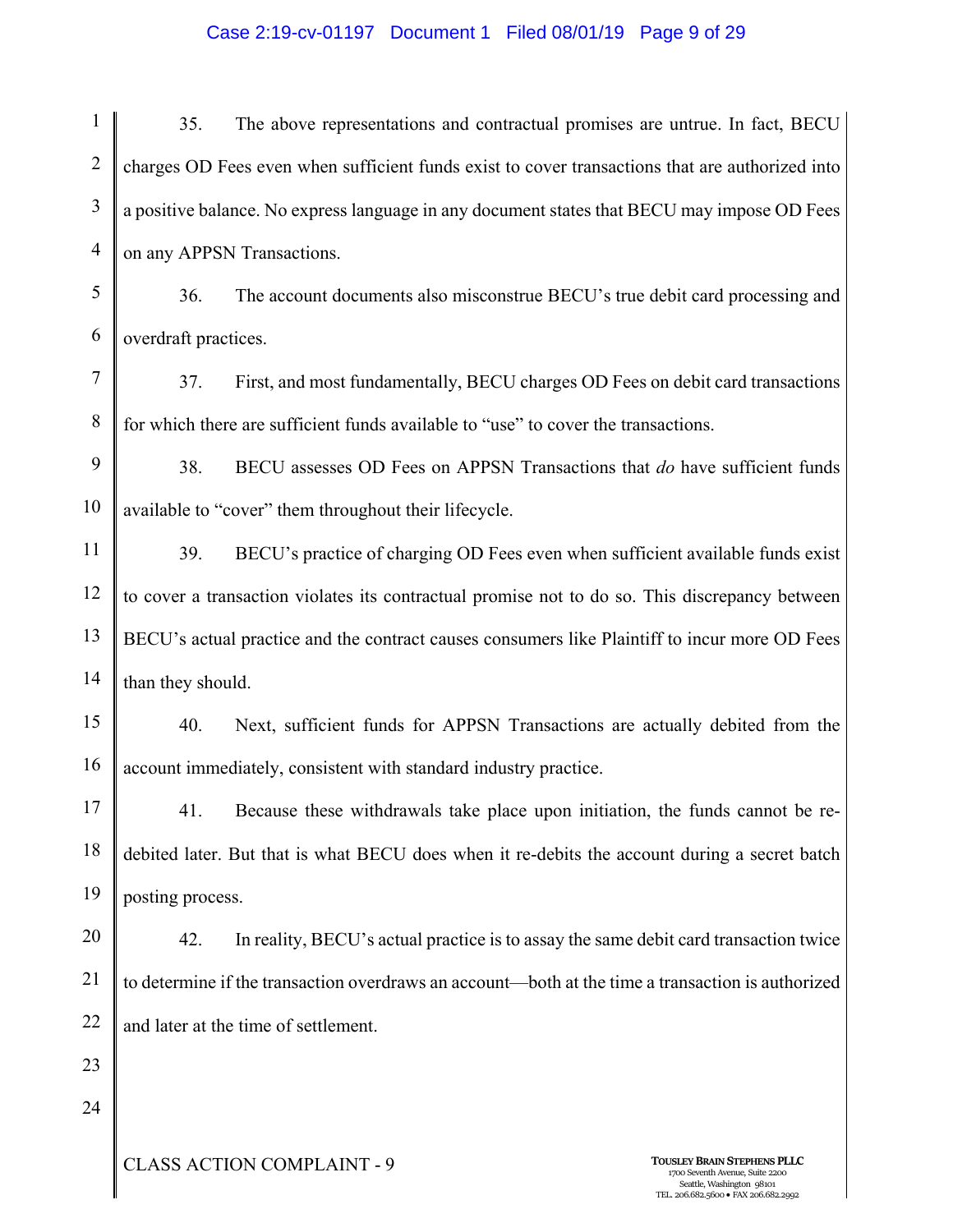#### Case 2:19-cv-01197 Document 1 Filed 08/01/19 Page 10 of 29

1 2 3 4 43. At the time of settlement, however, an available balance *does not change at all*  for these transactions previously authorized into good funds. As such, BECU cannot then charge an OD Fee on such transaction because the available balance has not been rendered insufficient due to the pseudo-event of settlement.

5 6 7 8 9 44. Upon information and belief, something more is going on: at the moment a debit card transaction is getting ready to settle, BECU does something new and unexpected, during the middle of the night, during its nightly batch posting process. Specifically, BECU releases the hold placed on funds for the transaction for a split second, putting money back into the account, then re-debits the same transaction a second time.

10 11 12 45. This secret step allows it to charge OD Fees on transactions that never should have gotten them—transactions that were authorized into sufficient funds, and for which BECU specifically set aside money to pay them.

13 14 46. This discrepancy between BECU's actual practices and its contract's representations causes consumers to incur more OD Fees than they should.

15 16 47. In sum, there is a huge gap between BECU's practices as described in the account documents and BECU's actual practices.

17

## **D. BECU Abuses Contractual Discretion**

18 19 20 48. BECU's treatment of debit card transactions to charge OD Fees is not simply a breach of the express terms of the numerous account documents. In addition, BECU exploits contractual discretion to the detriment of account holders when it uses these policies.

21 22 23 49. The term "to cover" a transaction is not defined in the account documents. BECU uses its discretion to define "to cover" in a manner contrary to any reasonable, common sense understanding of that term. In BECU's implied definition, a balance is insufficient to "cover" a

24

**CLASS ACTION COMPLAINT - 10 TOUSLEY BRAIN STEPHENS PLLC**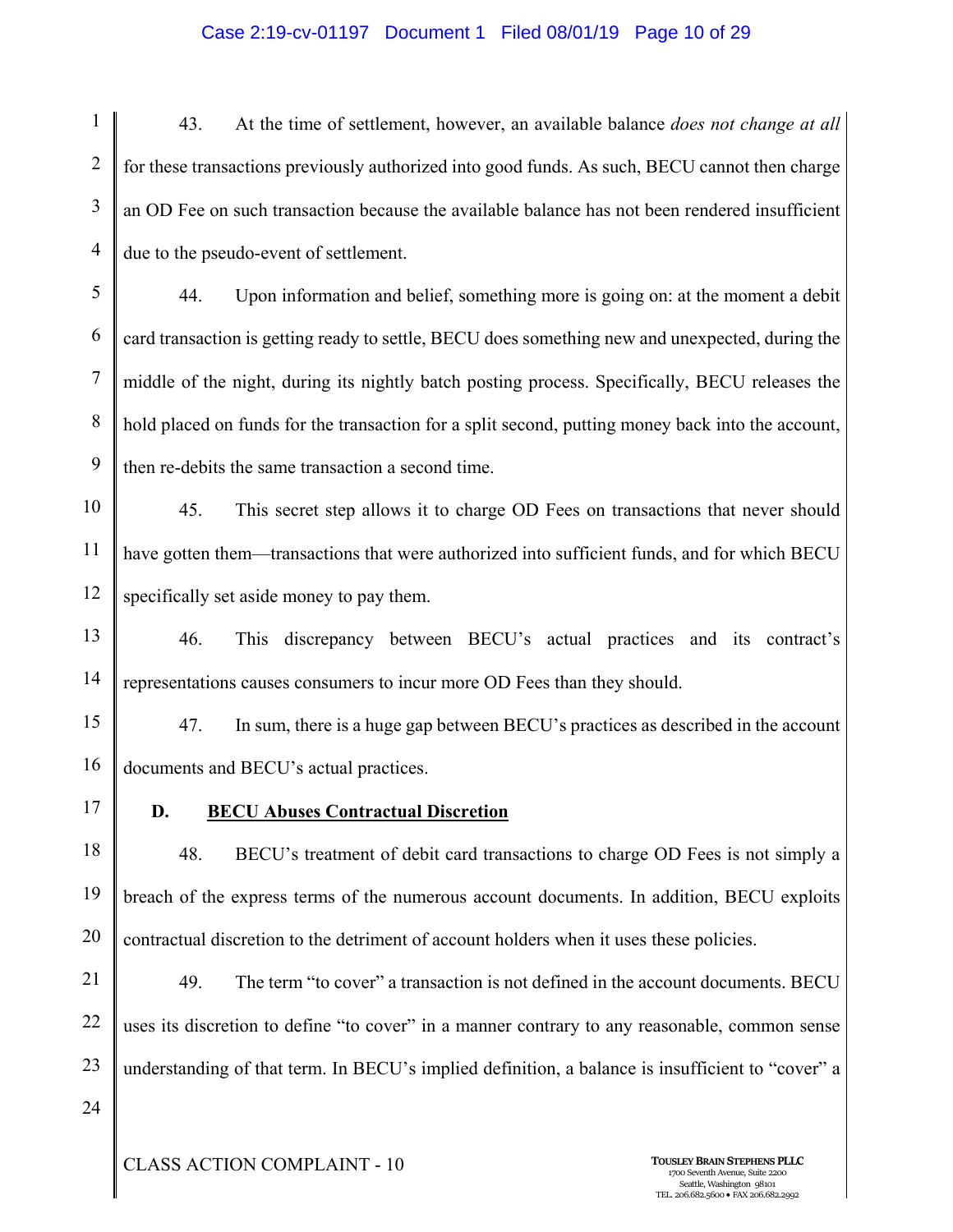#### Case 2:19-cv-01197 Document 1 Filed 08/01/19 Page 11 of 29

1 2 transaction even if BECU sequesters sufficient available funds for that transaction at the time it is made.

3 4 5 6 7 8 50. Moreover, BECU uses its contractual discretion to cause APPSN Transactions to incur OD Fees by knowingly authorizing later transactions that it allows to consume available funds previously sequestered for APPSN Transactions. 51. BECU uses all of these contractual discretion points unfairly to extract OD Fees on transactions that no reasonable consumer would believe could cause OD Fees. **E. Reasonable Consumers Understand Debit Card Transactions Are Debited** 

**Immediately** 

10 11 12 13 14 52. The assessment of OD Fees on APPSN Transactions is fundamentally inconsistent with immediate withdrawal of funds for debit card transactions. That is because if funds are immediately debited, they cannot be depleted by intervening transactions (and it is that subsequent depletion that is the necessary condition of APPSN Transactions). If funds are immediately debited, then, they are necessarily applied to the debit card transactions for which they are debited.

15

16

17

9

53. BECU was and is aware that this is precisely how account holders reasonably understand debit card transactions to work.

18

19

20

21

54. BECU knows that many consumers prefer debit cards for these very reasons. Consumer research indicates that consumers prefer debit cards as a budgeting device because they don't allow debt like credit cards do and because the money comes directly out of a checking account.

22 23 24 55. Consumer Action, a national nonprofit consumer education and advocacy organization advises consumers determining whether they should use a debit card that "[t]here is no grace period on debit card purchases the way there is on credit card purchases; the money is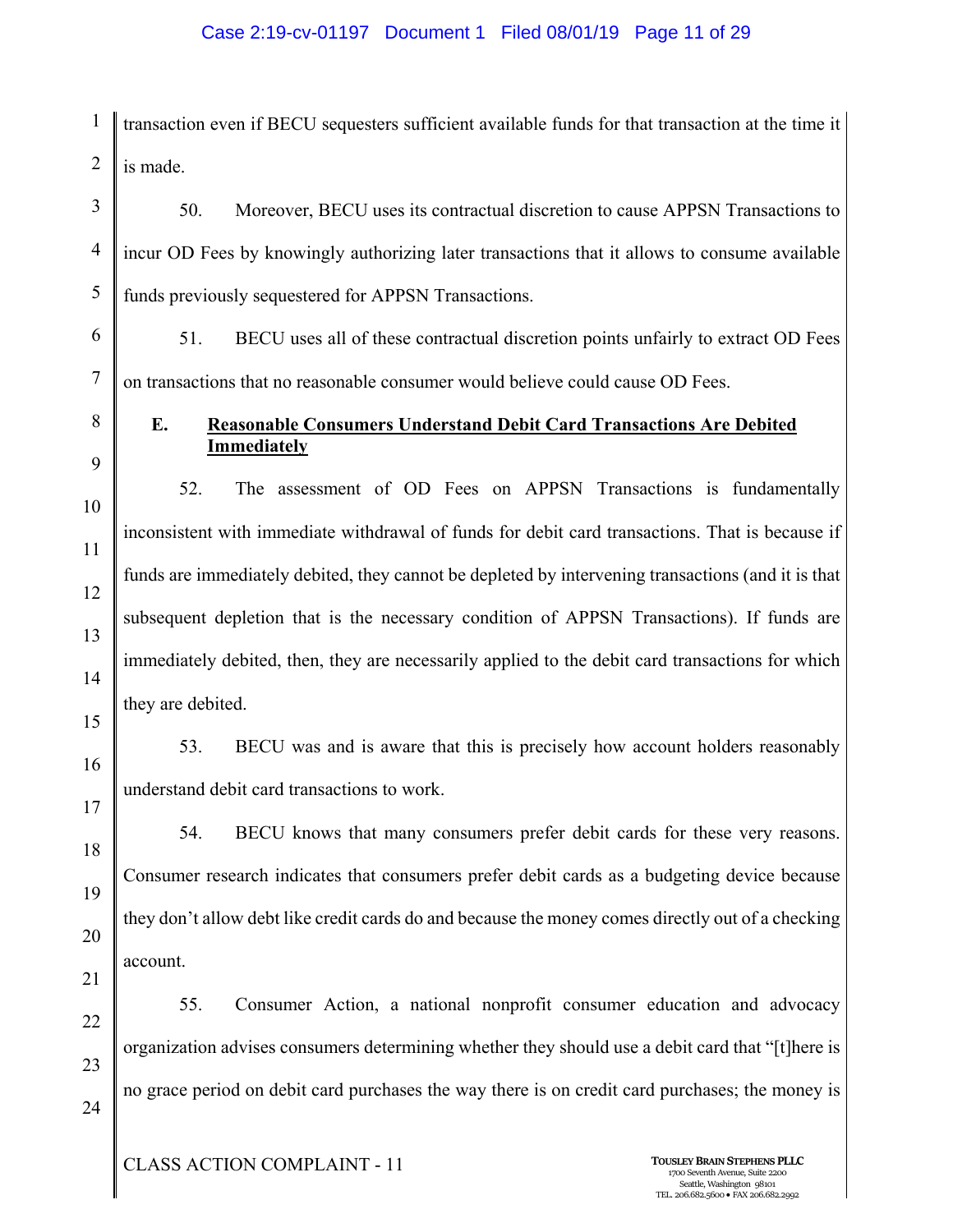#### Case 2:19-cv-01197 Document 1 Filed 08/01/19 Page 12 of 29

1 2 3 4 immediately deducted from your checking account. Also, when you use a debit card you lose the one or two days of 'float' time that a check usually takes to clear." *What Do I Need to Know About Using a Debit Card?*, ConsumerAction (Jan. 14, 2019), https://www.consumeraction.org/helpdesk/articles/what do i need to know about using a debit card.

5 6 7 8 9 10 56. Further, Consumer Action informs consumers that "Debit cards offer the convenience of paying with plastic without the risk of overspending. When you use a debit card, you do not get a monthly bill. You also avoid the finance charges and debt that can come with a credit card if not paid off in full." *Understanding Debit Cards*, ConsumerAction, http://www.consumer-action.org/english/articles/understanding debit cards (last visited July 16, 2019).

11 12 13 14 15 16 17 57. This understanding is a large part of the reason that debit cards have risen in popularity. The number of terminals that accept debit cards in the United States has increased by approximately 1.4 million in the last five years, and with that increasing ubiquity, consumers have viewed debit cards (along with credit cards) "as a more convenient option than refilling their wallets with cash from an ATM." Maria LaMagna, *Debit Cards Gaining on Case for Smallest Purchases*, MarketWatch (Mar. 23, 2016), http://www.marketwatch.com/story/morepeople-are-using-debit-cards-to-buy-a-pack-of-gum-2016-03-23.

18 19 20 58. Not only have consumers increasingly substituted debit cards for cash, but they believe that a debit card purchase is the fundamental equivalent of a cash purchase, with the swipe of a card equating to handing over cash, permanently and irreversibly.

21 22 23 59. BECU was aware of the consumer perception that debit transactions reduce an available balance *at a specified time and in a specified order*—namely, the moment they are actually initiated—and BECU's account agreement only supports this perception.

24

**CLASS ACTION COMPLAINT - 12 TOUSLEY BRAIN STEPHENS PLLC**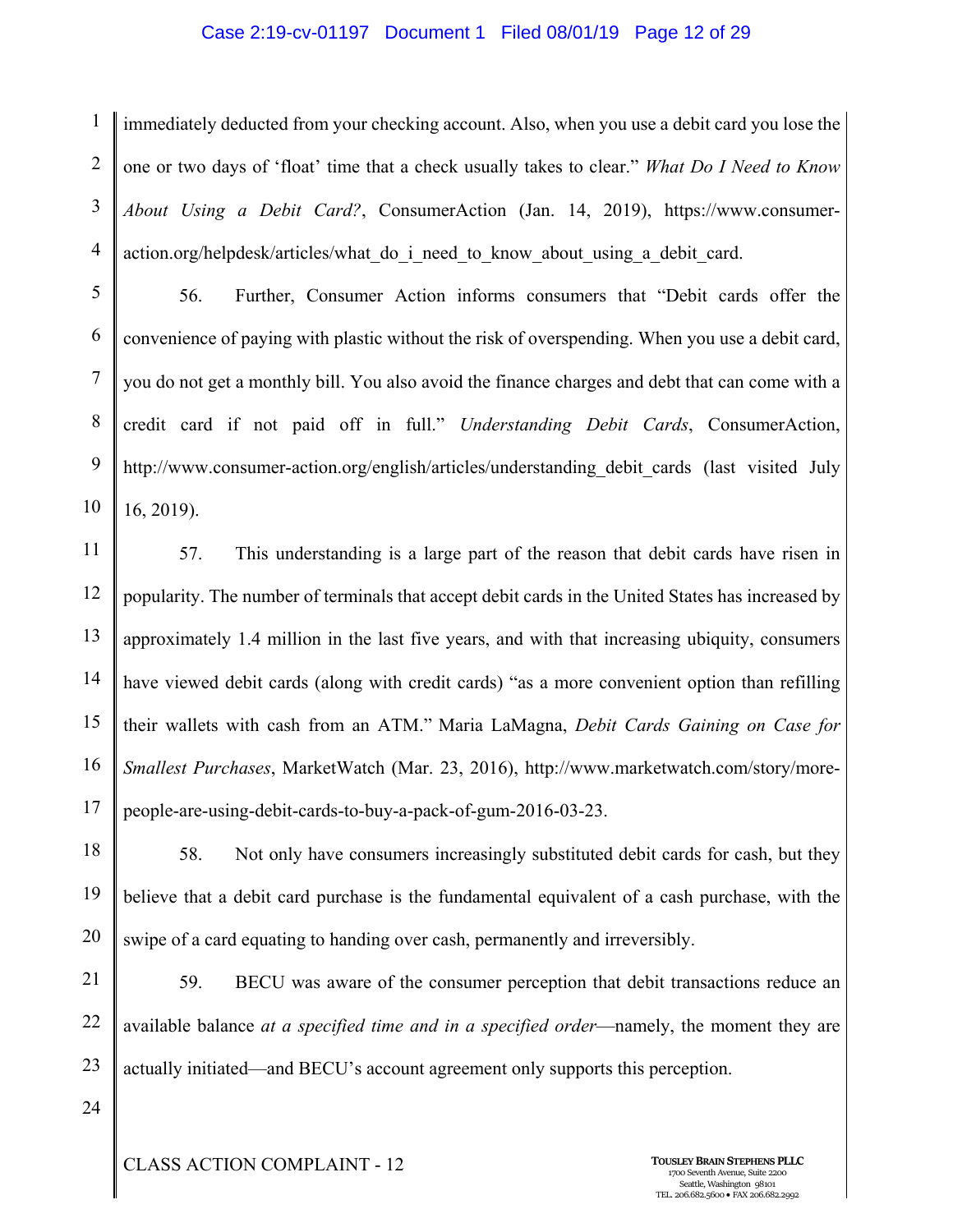#### Case 2:19-cv-01197 Document 1 Filed 08/01/19 Page 13 of 29

1

## **F. Plaintiff Bovo's Debit Card Transactions**

2 3 4 60. As an example, Plaintiff Bovo's account was assessed two \$25 OD Fees on debit card transactions on February 6, 2015 for transactions that settled that day. However, those transactions were authorized into a *positive* account balance prior to that date.

5 6 61. Because BECU had previously sequestered the funds to cover that transaction, Plaintiff Bovo's account had sufficient funds to cover the transaction.

7

## **II. BECU CHARGES TWO OR MORE NSF FEES ON THE SAME ITEM**

8 9 10 11 62. As alleged more fully herein, BECU's account documents allow it to take certain steps when an account holder attempts a transaction but does not have sufficient funds to cover it. Specifically, BECU may (a) authorize the transaction and charge a *single* \$25 OD Fee; or (b) reject the transaction and charge a *single* \$25 NSF Fee.

12 13 63. In contrast to its account documents, however, BECU regularly assesses two or more NSF Fees on the *same* item or transaction.

14 15 16 17 64. This abusive practice is not universal in the financial services industry. Indeed, major banks like Chase—the largest consumer bank in the country—do not undertake the practice of charging more than one NSF Fee on the same item when it is reprocessed. Instead, Chase charges one NSF Fee even if a transaction is resubmitted for payment multiple times.

18 19 65. BECU's account documents never disclose this practice. To the contrary, BECU's account documents indicate it will only charge a single NSF Fee on an item or per transaction.

20

#### **A. Plaintiff Barrera's Experience**

21 22 23 66. In support of his claims, Plaintiff Barrera offers an example of NSF Fees that should not have been assessed against his checking accounts. As alleged below, BECU: (a)

24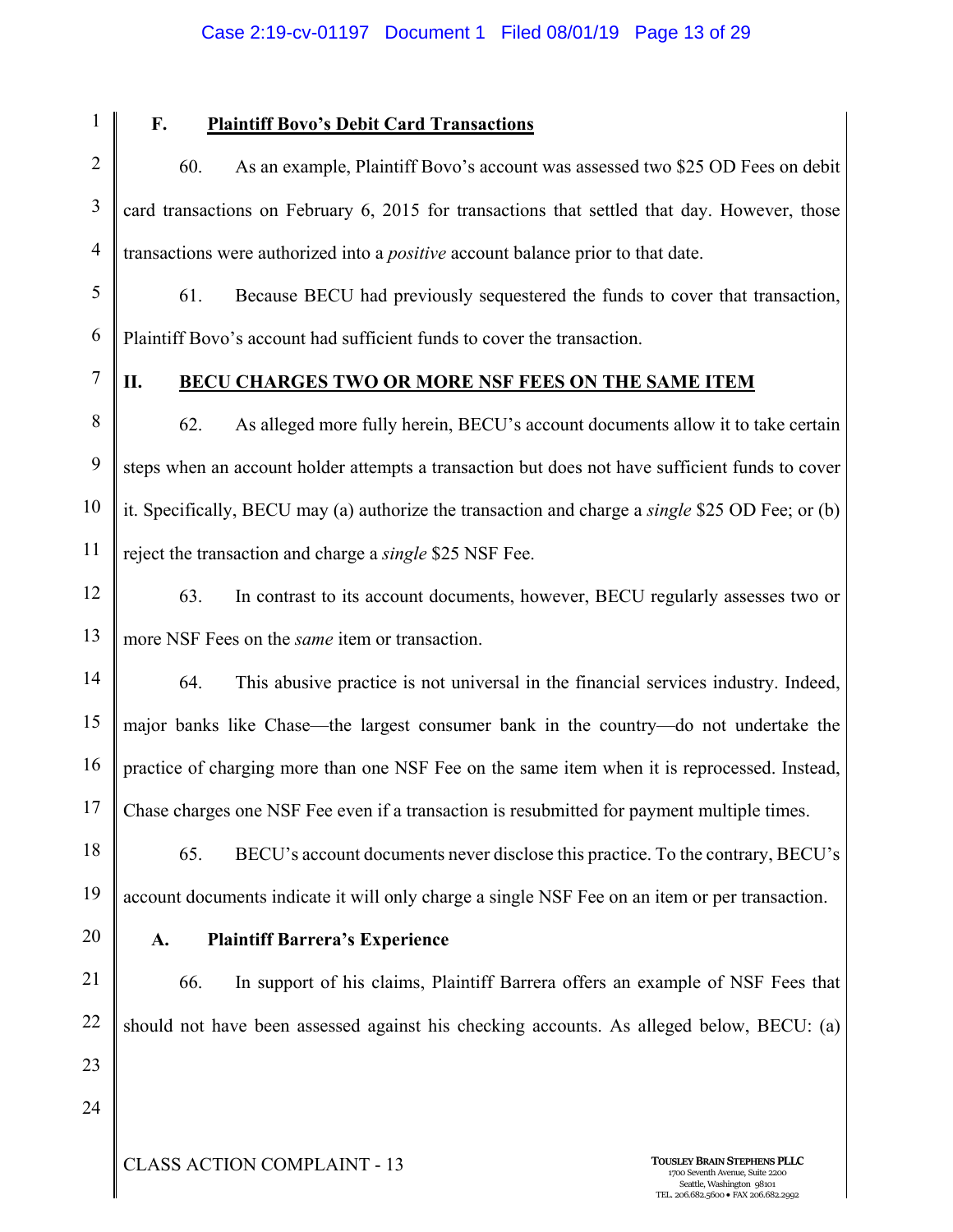### Case 2:19-cv-01197 Document 1 Filed 08/01/19 Page 14 of 29

1 2 reprocessed a previously declined a transaction; and (b) charged a fee to reprocess the transaction, which Plaintiff Berrera never requested.

3

67. On July 28, 2017, Plaintiff Barrera attempted an ACH payment to Paypal.

4 5 6 68. BECU rejected payment of that transaction due to insufficient funds in Plaintiff Barrera's account and charged him a \$25 NSF Fee for doing so. Plaintiff does not dispute the initial fee, as it is allowed by BECU's account documents.

7 8 9 10 69. On August 3, 2017, unbeknownst to Plaintiff Barrera and without his request to BECU to retry the transaction, BECU processed the same transaction yet again and called it a "RETRY PYMT" on the bank statement. Again BECU rejected the transaction due to insufficient funds and charged Plaintiff Barrera *another* \$25 NSF Fee.

11 12 70. *In sum, BECU charged Plaintiff Barrera \$50 in fees to attempt to process a single electronic payment.*

13 14 15 71. Plaintiff Barrera understood the payment to be a single transaction as is laid out in the BECU contract, capable at most of receiving a single NSF Fee (if BECU returned it) or a single OD Fee (if BECU paid it).

16

17

## **B. The Imposition of Multiple NSF Fees on a Single Transaction Violates BECU's Express Promises and Representations**

18 72. The Deposit Agreement provides the general terms of Plaintiffs' relationship with the BECU, and BECU makes explicit promises and representations therein regarding how transactions will be processed, as well as when NSF Fees and OD Fees may be assessed.

20

21

22

19

73. The Deposit Agreement contains explicit terms indicating that NSF Fees will only be assessed once per transaction or item, when in fact BECU regularly charges two or more NSF Fees per transaction or item even though a customer only requested the payment or transfer once.

- 23
- 24

**CLASS ACTION COMPLAINT - 14 TOUSLEY BRAIN STEPHENS PLLC**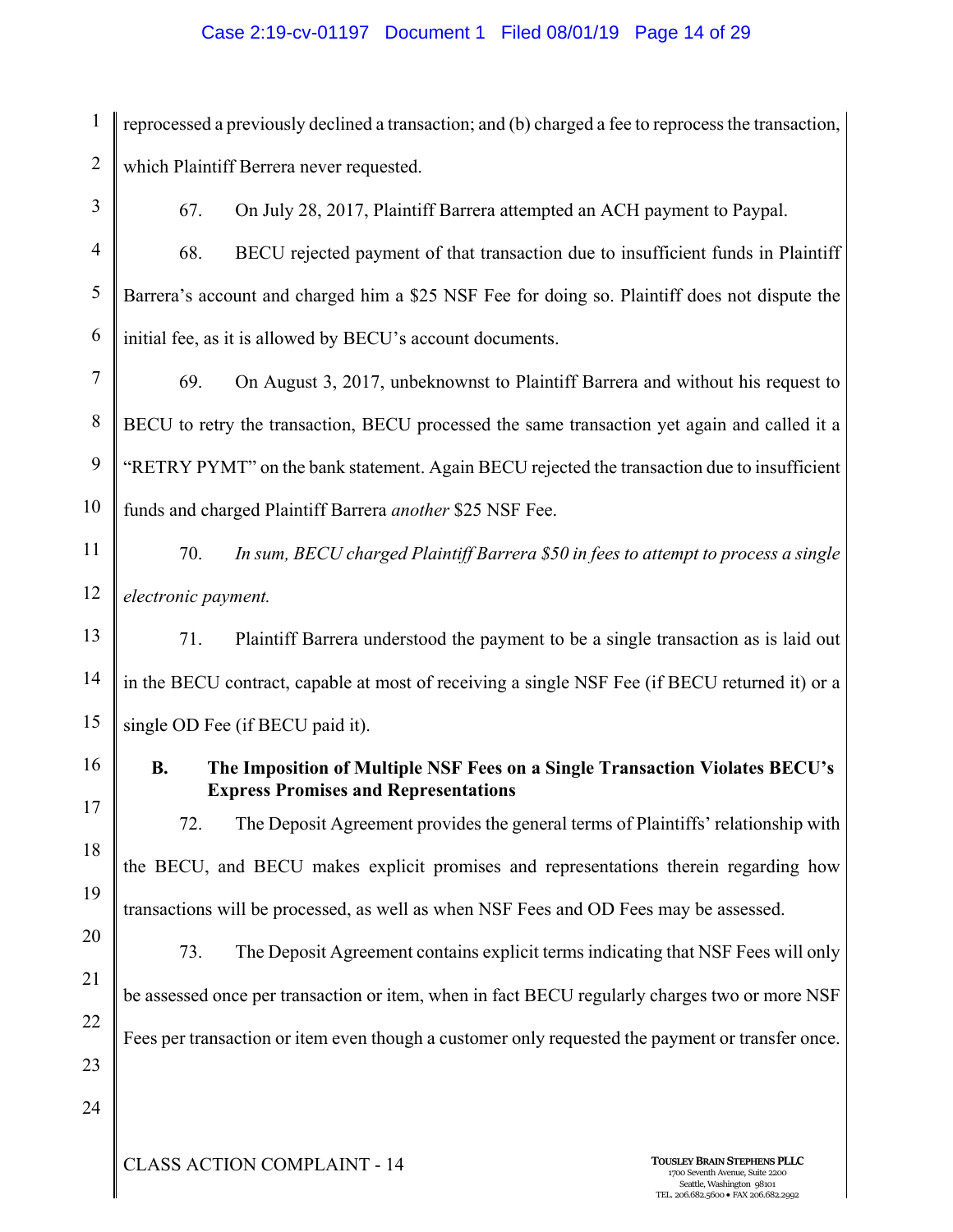## Case 2:19-cv-01197 Document 1 Filed 08/01/19 Page 15 of 29

| $\mathbf{1}$   | 74.                                                                                                                                                                                                                                   | BECU's account documents indicate that a singular NSF Fee can be assessed on            |                                                                                                                                            |
|----------------|---------------------------------------------------------------------------------------------------------------------------------------------------------------------------------------------------------------------------------------|-----------------------------------------------------------------------------------------|--------------------------------------------------------------------------------------------------------------------------------------------|
| $\overline{2}$ | checks, ACH debits, and electronic payments.                                                                                                                                                                                          |                                                                                         |                                                                                                                                            |
| 3              | 75.                                                                                                                                                                                                                                   | BECU's account documents state that it will charge \$25 per item or transaction         |                                                                                                                                            |
| $\overline{4}$ |                                                                                                                                                                                                                                       | that is returned due to insufficient funds.                                             |                                                                                                                                            |
| 5              | 76.                                                                                                                                                                                                                                   | According to the BECU Consumer Account Disclosure ("Fee Schedule"):                     |                                                                                                                                            |
| 6              | As a not-for-profit credit union we are committed to offering fewer-to-no fees.                                                                                                                                                       |                                                                                         |                                                                                                                                            |
| 7              |                                                                                                                                                                                                                                       |                                                                                         |                                                                                                                                            |
| 8              | Non-Sufficient Funds (NSF) Fees[] NSF Fee \$25.00 per transaction for which the<br>available balance is not sufficient for checks and/or ACH payments; fee will be<br>charged if check and/or ACH payment is paid or returned unpaid. |                                                                                         |                                                                                                                                            |
| 9              |                                                                                                                                                                                                                                       |                                                                                         |                                                                                                                                            |
| 10             | Ex. B, at 2 (Fee Schedule).                                                                                                                                                                                                           |                                                                                         |                                                                                                                                            |
| 11             | 77.                                                                                                                                                                                                                                   | The Fee Schedule states that a <i>single</i> fee will be assessed on "checks and/or ACH |                                                                                                                                            |
| 12             | payments."                                                                                                                                                                                                                            |                                                                                         |                                                                                                                                            |
| 13             | 78.                                                                                                                                                                                                                                   | Further, the Fee Schedule makes clear that, for all transaction types (whether debit    |                                                                                                                                            |
| 14             | card, check, ACH, or other transaction), only a single NSF Fee or OD Fee can be charged. Indeed,                                                                                                                                      |                                                                                         |                                                                                                                                            |
| 15             | more than one OD Fee is impossible for transactions like debit card transactions, which can only                                                                                                                                      |                                                                                         |                                                                                                                                            |
| 16             | possibly be paid or rejected one time. Using language identical to the language its uses to describe                                                                                                                                  |                                                                                         |                                                                                                                                            |
| 17             | NSF Fees, BECU's Fee Schedule states:                                                                                                                                                                                                 |                                                                                         |                                                                                                                                            |
| 18             | Overdraft * \$25.00 per debit card transaction for which the available balance is                                                                                                                                                     |                                                                                         |                                                                                                                                            |
| 19             | not sufficient and the transaction is paid (Optional Courtesy Pay Overdraft Service<br>for Debit Transactions Opt-In required before Overdraft fee will be charged).                                                                  |                                                                                         |                                                                                                                                            |
| 20             | Ex. B at 2.                                                                                                                                                                                                                           |                                                                                         |                                                                                                                                            |
| 21             | 79.                                                                                                                                                                                                                                   | In short, most of the transactions and fee types covered by the Fee Schedule can        |                                                                                                                                            |
| 22             | only occur once, and there is no warning that a certain type of transaction or fee can happen more                                                                                                                                    |                                                                                         |                                                                                                                                            |
| 23             | than once.                                                                                                                                                                                                                            |                                                                                         |                                                                                                                                            |
| 24             |                                                                                                                                                                                                                                       |                                                                                         |                                                                                                                                            |
|                |                                                                                                                                                                                                                                       | <b>CLASS ACTION COMPLAINT - 15</b>                                                      | <b>TOUSLEY BRAIN STEPHENS PLLC</b><br>1700 Seventh Avenue, Suite 2200<br>Seattle, Washington 98101<br>TEL. 206.682.5600 · FAX 206.682.2992 |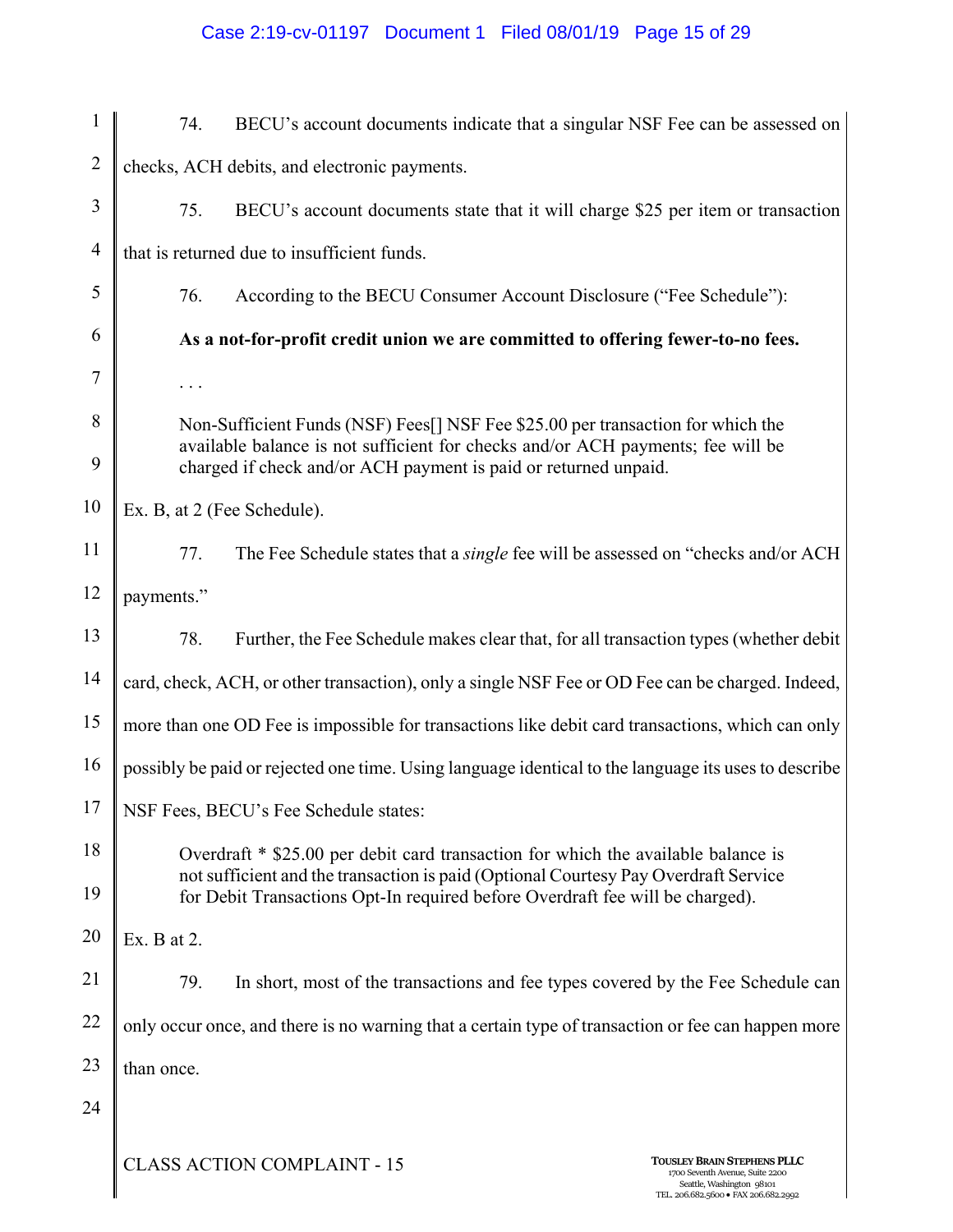#### Case 2:19-cv-01197 Document 1 Filed 08/01/19 Page 16 of 29

1 2 3 4 5 6 7 8 9 10 11 12 13 14 15 16 17 18 19 20 21 22 23 24 80. Further, the Deposit Agreement repeatedly states that at most a single NSF Fee may be assessed on transactions: We will process debit and credit Automatic Clearing House ("ACH") transactions throughout the day, in the order they are received in our processing center. Therefore, if an Account withdrawal or debit transaction is processed in the morning and it exceeds your available Account balance at that time, **you may be charged** *a* **non-sufficient funds (NSF) fee,** even if a deposit or credit transaction occurring later that day raises your available balance above \$0.00. We may receive multiple credit or debit transactions on your Accounts in many different forms throughout each day. The best way to know how much money you have available to spend, and to avoid paying NSF fees, is to record and track all your transactions closely. . . . Withdrawal Restrictions We are required to permit a withdrawal, honor any item, complete a POS transfer, or pay any other EFT, or ATM/bit transaction only if you have sufficient available funds in your Account to cover the full amount of the transaction or you have funds available to cover the transaction as described in the "Overdrafts" section. **In our sole discretion, we may honor any item, in which case you agree to pay the NSF fee set forth in the Consumer Account Disclosure, regardless of whether we decide to pay or dishonor the item**. . . . **If we return an item or decline a transaction for nonsufficient funds, you will be charged** *an* **NSF fee.** We have no obligation to notify you if we return an item or decline a transaction for nonsufficient funds. . . . We will process ACH transactions throughout the day, which may include debits and credits. You must keep sufficient funds in your Accounts at all times because debits and credits may occur throughout the day. We may receive multiple deposit or credit and withdrawal or debit transactions on your accounts in many different forms throughout each day. **If a withdrawal or debit occurs when there are insufficient available funds, you may be charged** *an* **NSF fee whether that transaction is processed or not.** Although any subsequent deposit or credit transactions made later that same day may bring the available account balance above \$0.00, the prior NSF fee will remain on the account. The best way to know how much money you have available to spend, and to avoid paying NSF fees, is to record and track all your transactions closely. Ex. A at 7, 9, 11, 19 (emphasis added).

**CLASS ACTION COMPLAINT - 16 TOUSLEY BRAIN STEPHENS PLLC**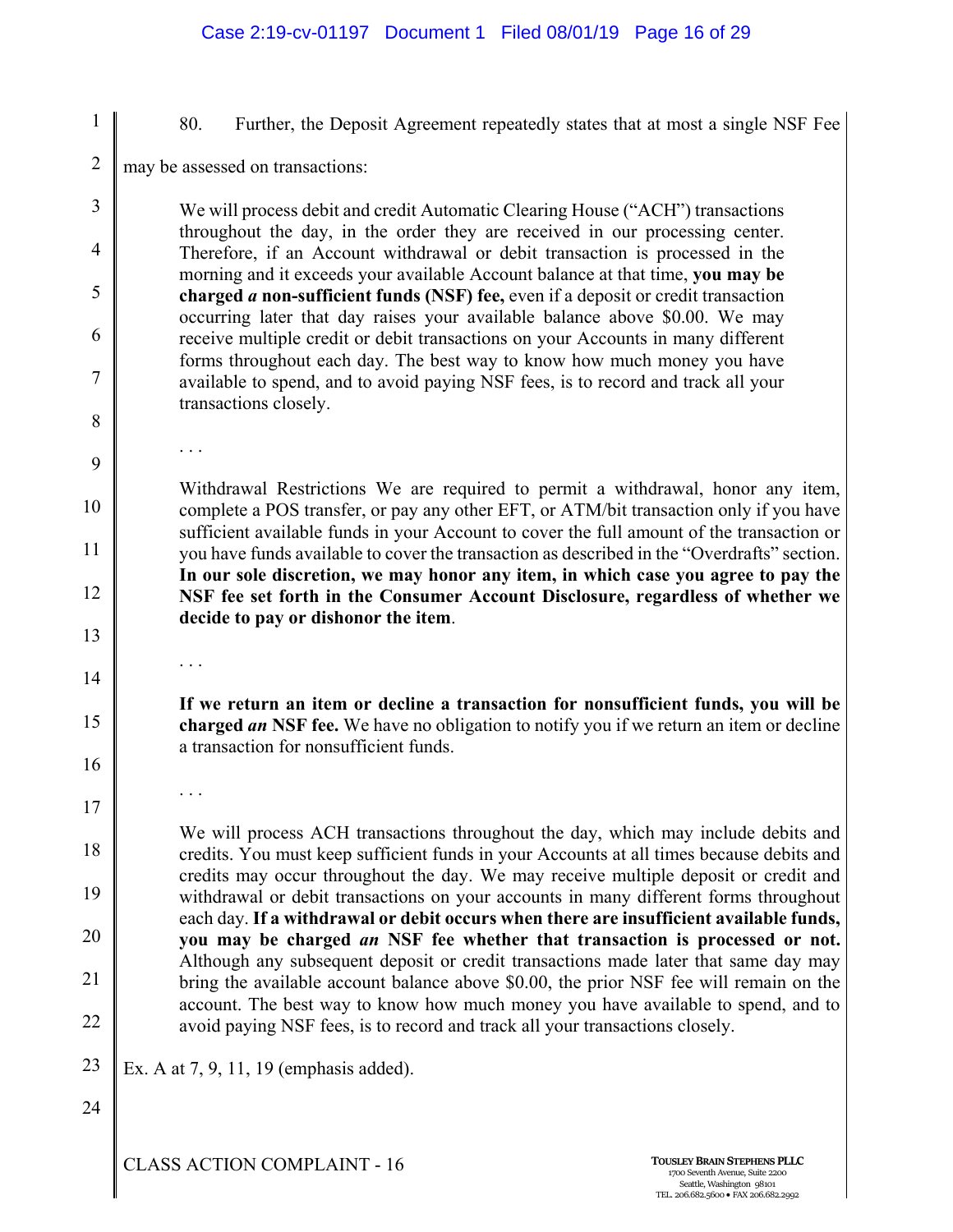#### Case 2:19-cv-01197 Document 1 Filed 08/01/19 Page 17 of 29

1 2 3 81. The same "check and/or ACH payment" on an account cannot conceivably become a new one each time it is rejected for payment then reprocessed, especially when—as here—Plaintiff took no action to resubmit them.

4 5 82. There is zero indication anywhere in BECU's account documents that the same "check and/or ACH payment" is eligible to incur multiple NSF Fees.

6 7 8 83. Even if BECU reprocesses an instruction for payment, it is still the same "check and/or ACH payment." Its reprocessing is simply another attempt to effectuate an account holder's original order or instruction.

9 10 11 84. The disclosures described above never discuss a circumstance where BECU may assess multiple NSF Fees for a single check or ACH transaction that was returned for insufficient funds and later reprocessed one or more times and returned again.

12 13 14 85. In sum, BECU promises that one \$25 NSF Fee will be assessed per electronic payment or check, and these terms must mean all iterations of the same instruction for payment. As such, BECU breached the contract when it charged more than one fee per item.

15 16 86. Reasonable consumers understand any given authorization for payment to be one, singular "check and/or ACH payment," as those terms are used in BECU's account documents.

17 18 19 20 21 22 23 87. Taken together, the representations and omissions identified above convey to customers that all submissions for payment of the same transaction will be treated as the same "check and/or ACH payment," which BECU will either authorize (resulting in an overdraft item) or reject (resulting in a returned item) when it decides there are insufficient funds in the account. Nowhere does BECU disclose that it will treat each reprocessing of a check or ACH payment as a separate item, subject to additional fees, nor do BECU customers ever agree to such fees or practices.

24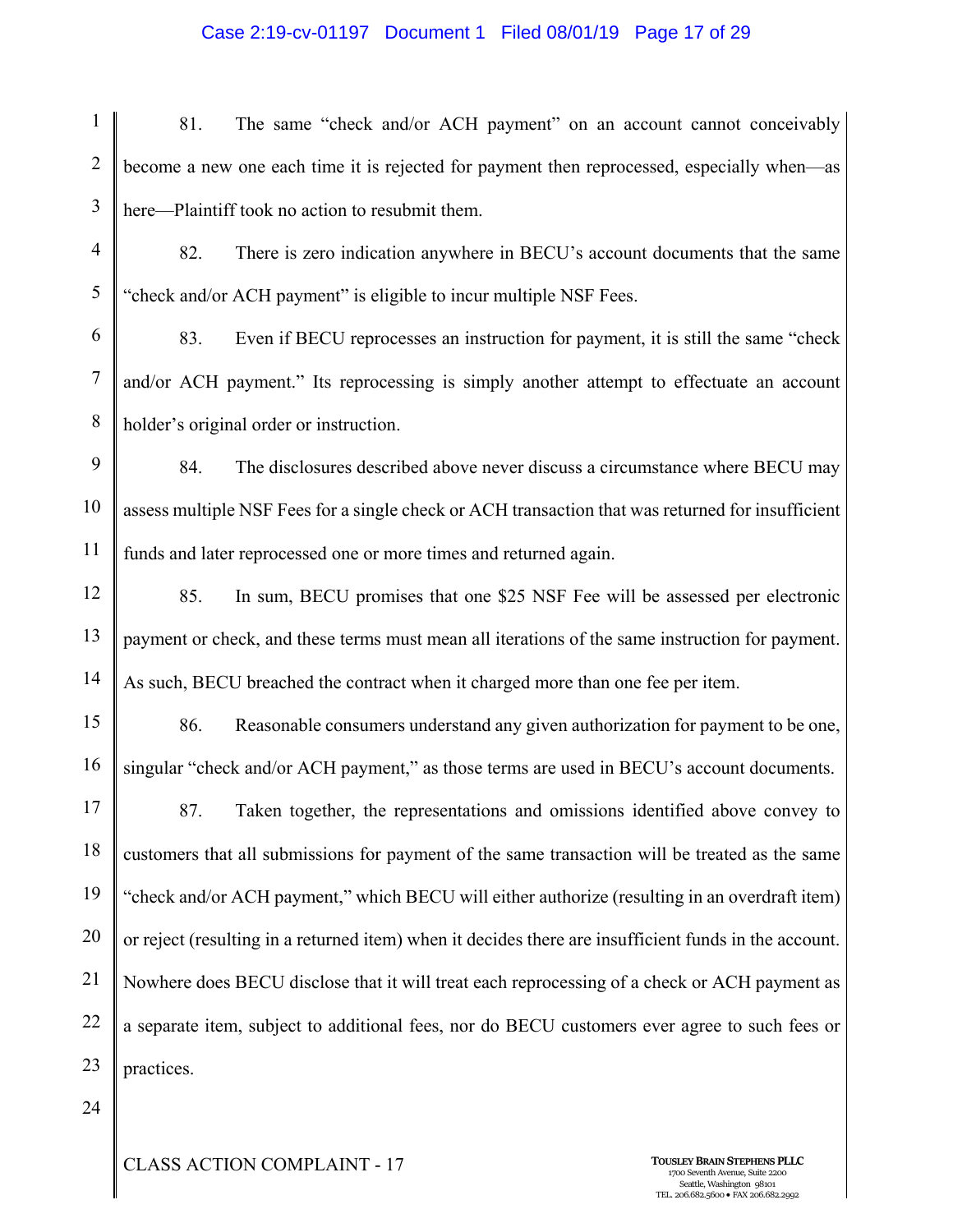## Case 2:19-cv-01197 Document 1 Filed 08/01/19 Page 18 of 29

| 1              | 88.<br>Customers reasonably understand, based on the language of the Deposit                                                                                                     |  |  |
|----------------|----------------------------------------------------------------------------------------------------------------------------------------------------------------------------------|--|--|
| $\overline{2}$ | Agreement and BECU's other account documents, that its reprocessing of checks or ACH                                                                                             |  |  |
| 3              | payments are simply additional attempts to complete the original order or instruction for payment                                                                                |  |  |
| $\overline{4}$ | and as such will not trigger additional NSF Fees. In other words, it is always the same item or                                                                                  |  |  |
| 5              | transaction.                                                                                                                                                                     |  |  |
| 6              | 89.<br>Banks and credit unions like BECU that employ this abusive practice know how                                                                                              |  |  |
| $\tau$         | to plainly and clearly disclose it. Indeed, other banks and credit unions that do engage in this                                                                                 |  |  |
| 8              | abusive practice disclose it expressly to their account holders—something Defendant here never                                                                                   |  |  |
| 9              | did.                                                                                                                                                                             |  |  |
| 10             | 90.<br>For example, First Citizens Bank, a major institution in the Carolinas, engages in                                                                                        |  |  |
| 11             | the same abusive practice as BECU, but at least expressly states:                                                                                                                |  |  |
| 12             | Because we may charge a service fee for an NSF item each time it is presented,<br>we may charge you more than one service fee for any given item. All fees are                   |  |  |
| 13             | charged during evening posting. When we charge a fee for NSF items, the charge<br>reduces the available balance in your account and may put your account into (or                |  |  |
| 14             | further into) overdraft.                                                                                                                                                         |  |  |
| 15             | Deposit Account Agreement, First Citizen's Bank (Sept. 2018), https://www.firstcitizens.com/                                                                                     |  |  |
| 16             | personal/banking/deposit-agreement (emphasis added).                                                                                                                             |  |  |
| 17             | 91.<br>First Hawaiian Bank engages in the same abusive practices as Defendant, but at                                                                                            |  |  |
| 18             | least currently discloses it in its online banking agreement, in all capital letters, as follows:                                                                                |  |  |
| 19             | YOU AGREE THAT MULTIPLE ATTEMPTS MAY BE MADE TO SUBMIT<br>A RETURNED ITEM FOR PAYMENT AND THAT MULTIPLE FEES MAY<br>BE CHARGED TO YOU AS A RESULT OF A RETURNED ITEM AND         |  |  |
| 20             |                                                                                                                                                                                  |  |  |
| 21             | <b>RESUBMISSION.</b>                                                                                                                                                             |  |  |
| 22             |                                                                                                                                                                                  |  |  |
| 23             |                                                                                                                                                                                  |  |  |
| 24             |                                                                                                                                                                                  |  |  |
|                | <b>CLASS ACTION COMPLAINT - 18</b><br><b>TOUSLEY BRAIN STEPHENS PLLC</b><br>1700 Seventh Avenue, Suite 2200<br>Seattle, Washington 98101<br>TEL. 206.682.5600 · FAX 206.682.2992 |  |  |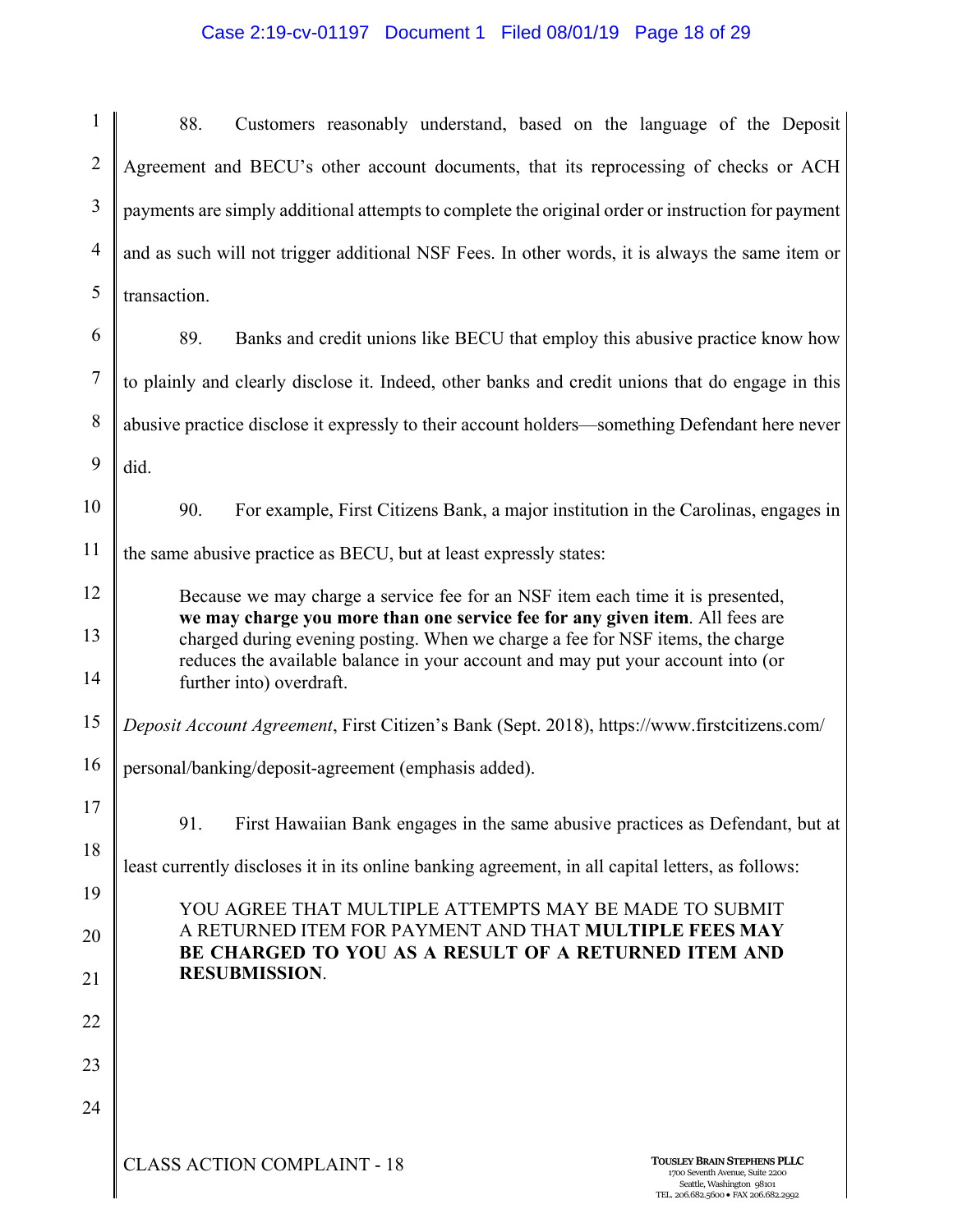## Case 2:19-cv-01197 Document 1 Filed 08/01/19 Page 19 of 29

| $\mathbf{1}$        | Terms and Conditions of FHB Online Services, First Hawaiian Bank 40, https://www.fhb.com/                                                                                                                                                                    |  |  |
|---------------------|--------------------------------------------------------------------------------------------------------------------------------------------------------------------------------------------------------------------------------------------------------------|--|--|
| $\overline{2}$      | en/assets/File/Home Banking/FHB Online/Terms and Conditions of FHB Online Services                                                                                                                                                                           |  |  |
| 3                   | RXP1.pdf (last accessed July 17, 2019) (emphasis added).                                                                                                                                                                                                     |  |  |
| $\overline{4}$      | 92.<br>Klein Bank similarly states in its online banking agreement:                                                                                                                                                                                          |  |  |
| 5                   | [W] e will charge you an NSF/Overdraft Fee each time: (1) a Bill Payment                                                                                                                                                                                     |  |  |
| 6                   | (electronic or check) is submitted to us for payment from your Bill Payment<br>Account when, at the time of posting, your Bill Payment Account is overdrawn,                                                                                                 |  |  |
| $\overline{7}$<br>8 | would be overdrawn if we paid the item (whether or not we in fact pay it) or does<br>not have sufficient available funds; or (2) we return, reverse, or decline to pay an<br>item for any other reason authorized by the terms and conditions governing your |  |  |
| 9                   | Bill Payment Account. We will charge an NSF/Overdraft Fee as provided in this<br>section regardless of the number of times an item is submitted or resubmitted to                                                                                            |  |  |
| 10                  | us for payment, and regardless of whether we pay the item or return, reverse, or<br>decline to pay the bill payment.                                                                                                                                         |  |  |
| 11                  | Special Handling/Electronic Banking Disclosures of Charges, First Financial Bank 2 (Aug.                                                                                                                                                                     |  |  |
| 12                  | 2018), https://www.bankatfirst.com/content/dam/first-financial-bank/eBanking Disclosure of                                                                                                                                                                   |  |  |
| 13                  | Charges.pdf.                                                                                                                                                                                                                                                 |  |  |
| 14                  | 93.<br>BECU provides no such disclosure, and in so doing, deceives its account holders.                                                                                                                                                                      |  |  |
| 15                  | $C_{\bullet}$<br><b>The Imposition of Multiple NSF Fees on a Single Transaction Breaches</b><br><b>BECU's Duty of Good Faith and Fair Dealing</b>                                                                                                            |  |  |
| 16                  | 94.<br>Parties to a contract are required not only to adhere to the express conditions in                                                                                                                                                                    |  |  |
| 17                  | the contract but also to act in good faith when they are invested with a discretionary power over                                                                                                                                                            |  |  |
| 18                  | the other party. In such circumstances, the party with discretion is required to exercise that power                                                                                                                                                         |  |  |
| 19                  | and discretion in good faith. This creates an implied promise to act in accordance with the parties'                                                                                                                                                         |  |  |
| 20                  | reasonable expectations and means that BECU is prohibited from exercising its discretion to                                                                                                                                                                  |  |  |
| 21                  | enrich itself and gouge its customers. Indeed, BECU has a duty to honor transaction requests in                                                                                                                                                              |  |  |
| 22<br>23            | a way that is fair to Plaintiffs and its other customers and is prohibited from exercising its                                                                                                                                                               |  |  |
| 24                  | discretion to pile on even greater penalties on the depositor.                                                                                                                                                                                               |  |  |
|                     |                                                                                                                                                                                                                                                              |  |  |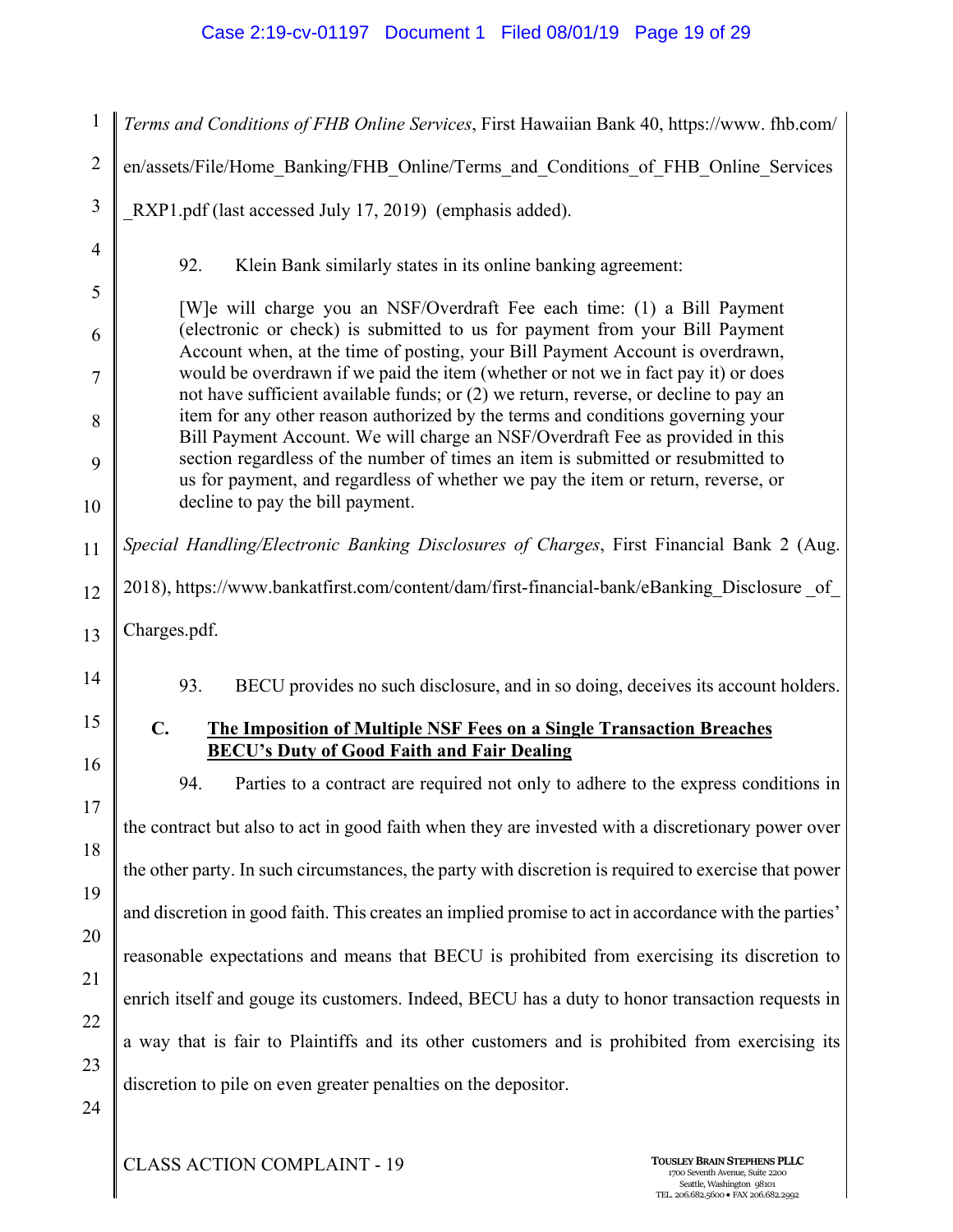#### Case 2:19-cv-01197 Document 1 Filed 08/01/19 Page 20 of 29

1 2 3 4 5 6 95. Here—in the adhesion agreements BECU foisted on Plaintiffs and its other customers—BECU has provided itself numerous discretionary powers affecting customers' credit union accounts. But instead of exercising that discretion in good faith and consistent with consumers' reasonable expectations, BECU abuses that discretion to take money out of consumers' accounts without their permission and contrary to their reasonable expectations that they will not be charged multiple fees for the same transaction.

7 8 9 10 11 12 96. BECU exercises its discretion in its own favor—and to the prejudice of Plaintiff and its other customers—when it reprocesses a transaction when it knows a customer's account lacks funds and then charges additional NSF Fees on a single item. Further, BECU abuses the power it has over customers and their accounts and acts contrary to their reasonable expectations under the Deposit Agreement. This is a breach of BECU's implied covenant to engage in fair dealing and act in good faith.

13 14 15 16 17 18 97. Further, BECU maintains complete discretion not to assess NSF Fees on transactions at all. As alleged in the previous paragraph, an NSF Fee "may" be assessed on certain "transactions." By exercising its discretion in its own favor—and to the prejudice of Plaintiffs and other customers—by charging more than one NSF Fee on a single "transaction," BECU breaches the reasonable expectation of Plaintiffs and other customers and in doing so violates the implied covenant to act in good faith.

19 20 98. It was bad faith and totally outside Plaintiffs' reasonable expectations for BECU to use its discretion to assess two or more NSF Fees for a single attempted payment.

21 22 23 99. When BECU charges multiple NSF Fees, BECU uses its discretion to define the meaning of "check and/or ACH payment" in an unreasonable way that violates common sense

24

CLASS ACTION COMPLAINT - 20 **TOUSLEYBRAIN STEPHENSPLLC** <sup>1700</sup> Seventh Avenue, Suite <sup>2200</sup>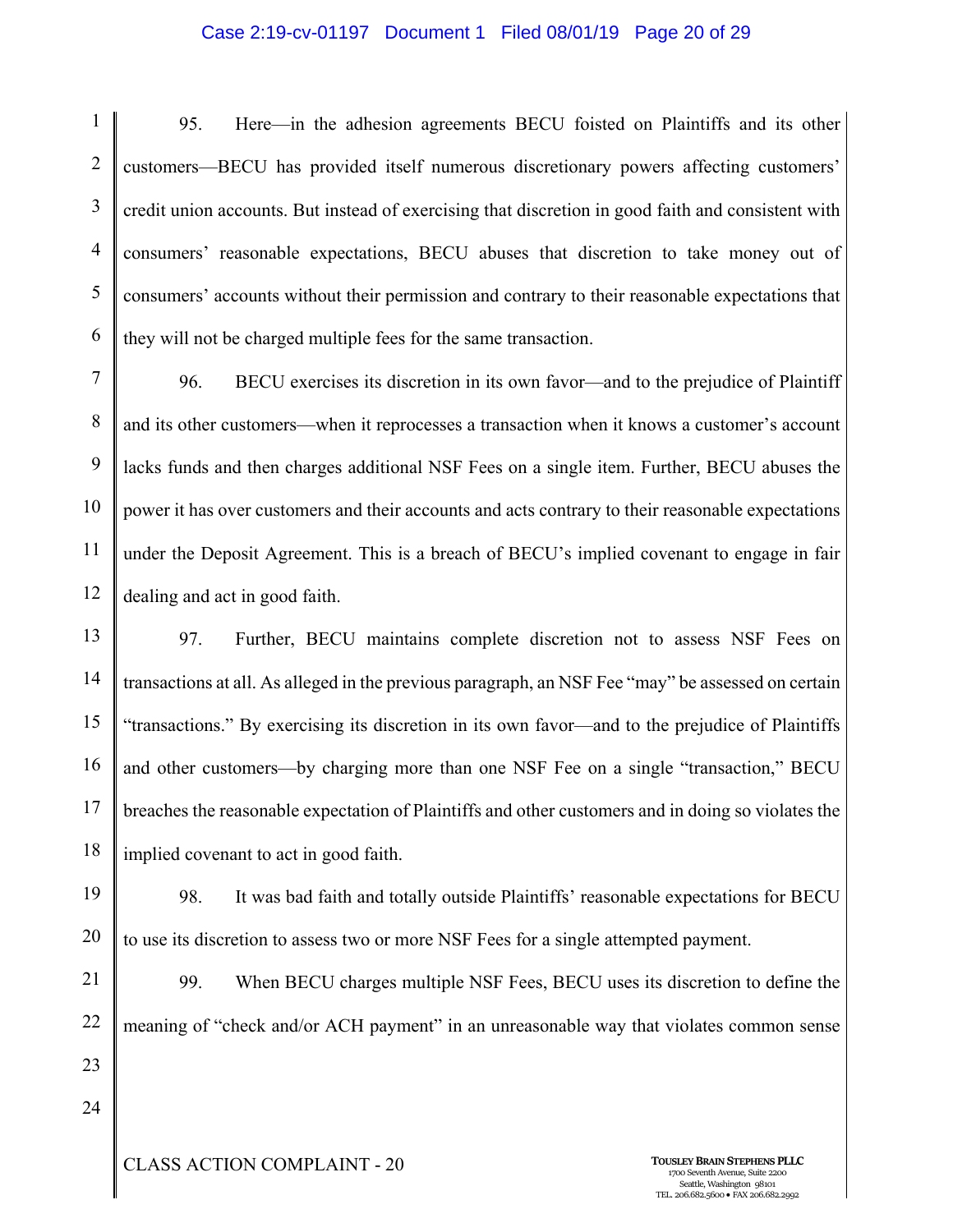## Case 2:19-cv-01197 Document 1 Filed 08/01/19 Page 21 of 29

| $\mathbf{1}$   | and reasonable consumer expectations. BECU uses its contractual discretion to set the meaning                                                                                                     |
|----------------|---------------------------------------------------------------------------------------------------------------------------------------------------------------------------------------------------|
| $\overline{2}$ | of those terms to choose a meaning that directly causes more NSF Fees.                                                                                                                            |
| 3              | 100.<br>Moreover, BECU provides itself discretion to refuse to reprocess transactions that                                                                                                        |
| $\overline{4}$ | are initially rejected. It abuses that discretion to repeatedly resubmit transactions and to charge                                                                                               |
| 5              | fees each time.                                                                                                                                                                                   |
| 6              | <b>CLASS ACTION ALLEGATIONS</b>                                                                                                                                                                   |
| 7              |                                                                                                                                                                                                   |
| 8              | Description of the Classes: Plaintiffs bring this class action on behalf of<br>101.                                                                                                               |
| 9              | themselves and classes of persons ("the Classes") defined as follows:                                                                                                                             |
| 10             | All consumers who, during the applicable statute of limitations, were charged OD<br>Fees on debit card transactions that did not overdraw a BECU checking account<br>(the "National APPSN Class") |
| 11             |                                                                                                                                                                                                   |
| 12<br>13       | All consumers who, during the applicable statute of limitations, were charged<br>multiple NSF Fees on the same item on a BECU checking account (the "National<br>Multiple NSF Class")             |
| 14             | 102.<br>Excluded from the Classes are Defendant's officers, directors, affiliates, legal                                                                                                          |
| 15             | representatives, employees, successors, subsidiaries, and assigns. Also excluded from the Classes                                                                                                 |
| 16             | are any judge, justice, or judicial officer presiding over this matter and the members of their                                                                                                   |
| 17             | immediate families and judicial staff.                                                                                                                                                            |
| 18             | 103.<br>The time period for each of the Classes is the number of years immediately                                                                                                                |
| 19             | preceding the date on which this Complaint was filed as allowed by the applicable statute of                                                                                                      |
| 20             | limitations, going forward into the future until such time as BECU remedies the conduct                                                                                                           |
| 21             | complained of herein.                                                                                                                                                                             |
| 22             | Numerosity: The members of the proposed Classes are so numerous that<br>104.                                                                                                                      |
| 23             | individual joinder of all members is impracticable. The exact number and identities of the                                                                                                        |
| 24             | members of the proposed Classes are unknown at this time and can be ascertained only through                                                                                                      |
|                |                                                                                                                                                                                                   |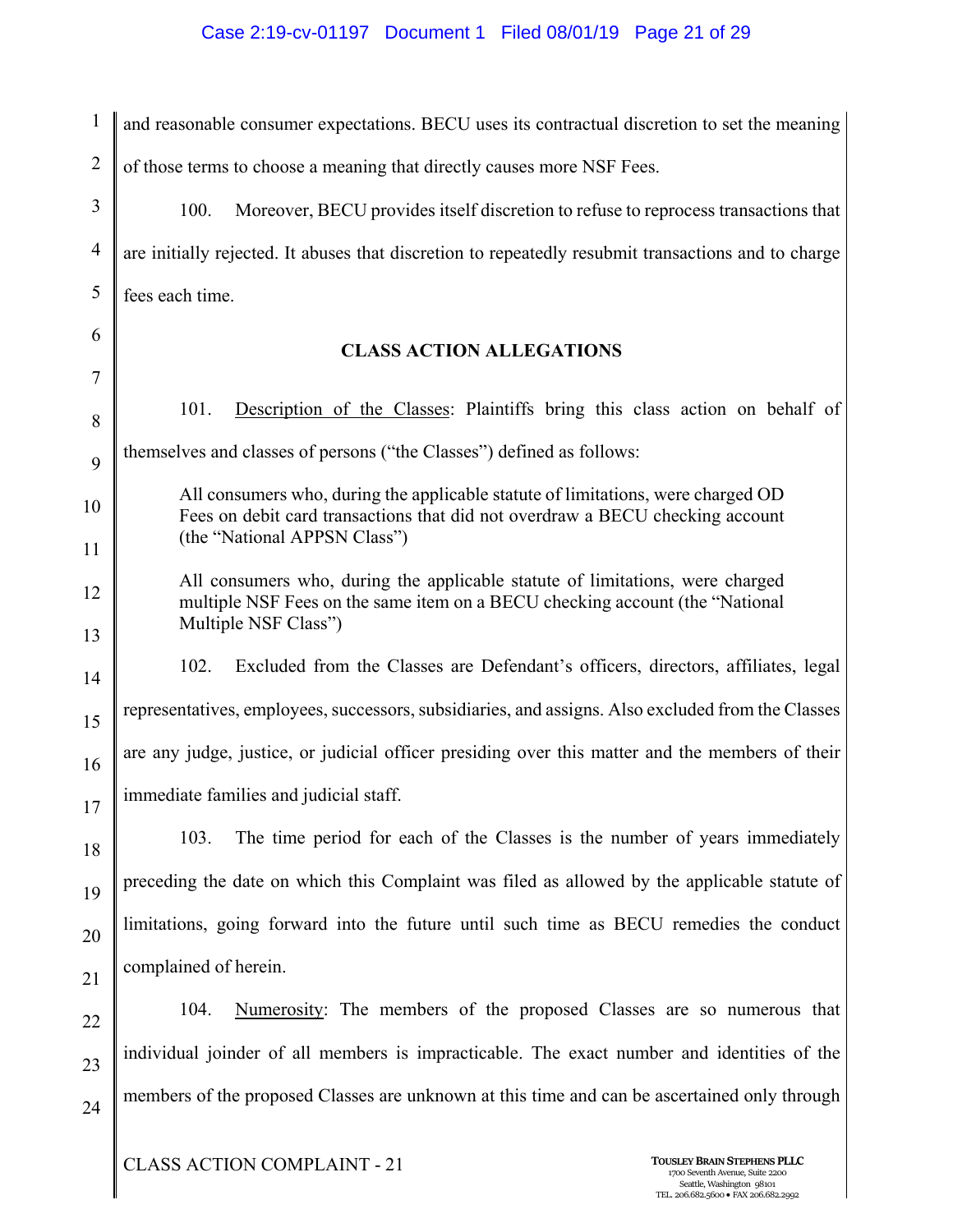#### Case 2:19-cv-01197 Document 1 Filed 08/01/19 Page 22 of 29

1 2 appropriate discovery. Plaintiffs estimate the number of members in each Class to be in the thousands.

3 4 5 6 7 8 9 10 11 12 13 14 15 16 17 18 19 20 21 22 23 24 105. Common Questions of Law and Fact Predominate: There are many questions of law and fact common to Plaintiffs and the Classes, and those questions substantially predominate over any questions that may affect individual Class members. Common questions of law and fact include: A. Whether BECU breached its own contract by charging OD Fees on transactions that did not overdraw an account and whether it charged multiple NSF Fees on a single transaction; B. Whether BECU charged OD Fees on transactions that did not overdraw an account and whether it charged multiple NSF Fees on a single transaction; C. Whether BECU breached the covenant of good faith and fair dealing; D. The proper method or methods by which to measure damages; and E. The declaratory and injunctive relief to which the Classes are entitled. 106. Typicality: Plaintiffs' claims are typical of the claims of the members of the Classes. Plaintiffs and all members of the Classes have been similarly affected by BECU's actions. 107. Adequacy of Representation: Plaintiffs will fairly and adequately represent and protect the interests of the Classes. Plaintiffs have retained counsel with substantial experience in prosecuting complex and consumer class action litigation. Plaintiffs and their counsel are committed to vigorously prosecuting this action on behalf of the Classes and have the financial resources to do so.

CLASS ACTION COMPLAINT - 22 **TOUSLEYBRAIN STEPHENSPLLC** <sup>1700</sup> Seventh Avenue, Suite <sup>2200</sup>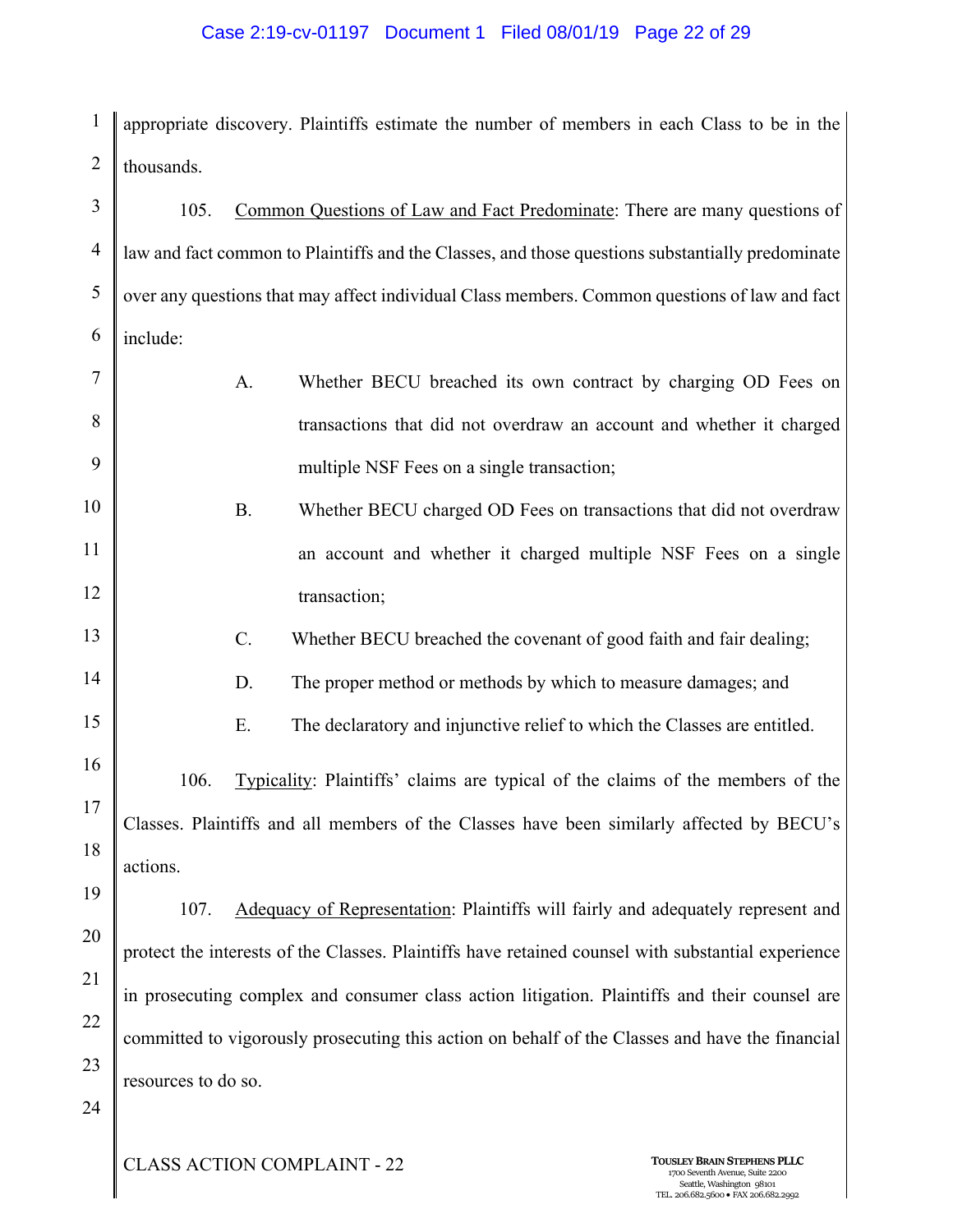#### Case 2:19-cv-01197 Document 1 Filed 08/01/19 Page 23 of 29

1 2 3 4 5 6 7 8 9 10 11 12 108. Superiority of Class Action: Plaintiffs and the members of the Classes suffered, and will continue to suffer, harm as a result of Defendant's unlawful and wrongful conduct. A class action is superior to other available methods for the fair and efficient adjudication of the present controversy. Individual joinder of all members of the Classes is impractical. Even if individual Class members had the resources to pursue individual litigation, it would be unduly burdensome to the courts in which the individual litigation would proceed. Individual litigation magnifies the delay and expense to all parties in the court system of resolving the controversies engendered by Defendant's common course of conduct. The class action device allows a single court to provide the benefits of unitary adjudication, judicial economy, and the fair and equitable handling of all class members' claims in a single forum. The conduct of this action as a class action conserves the resources of the parties and of the judicial system and protects the rights of the Class members.

13 14 15 16 17 18 19 20 109. Risk of Inconsistent or Varying Adjudication: Class action treatment is proper, and this action should be maintained as a class action because the risks of separate actions by individual members of the Classes would create a risk of: (a) inconsistent or varying adjudications with respect to individual Class members which would establish incompatible standards of conduct for the BECU as the parties opposing the Classes; and/or (b) adjudications with respect to individual Class members would, as a practical matter, be dispositive of the interests of other Class members not party to the adjudication or would substantially impair or impede their ability to protect their interests.

21 22 23 110. Action Generally Applicable to Class as a Whole: BECU, as the party opposing the Classes, has acted or refused to act on grounds generally applicable to the Classes, thereby

24

**CLASS ACTION COMPLAINT - 23 TOUSLEY BRAIN STEPHENS PLLC** 

Seattle, Washington 98101 TEL. 206.682.5600 · FAX 206.682.2992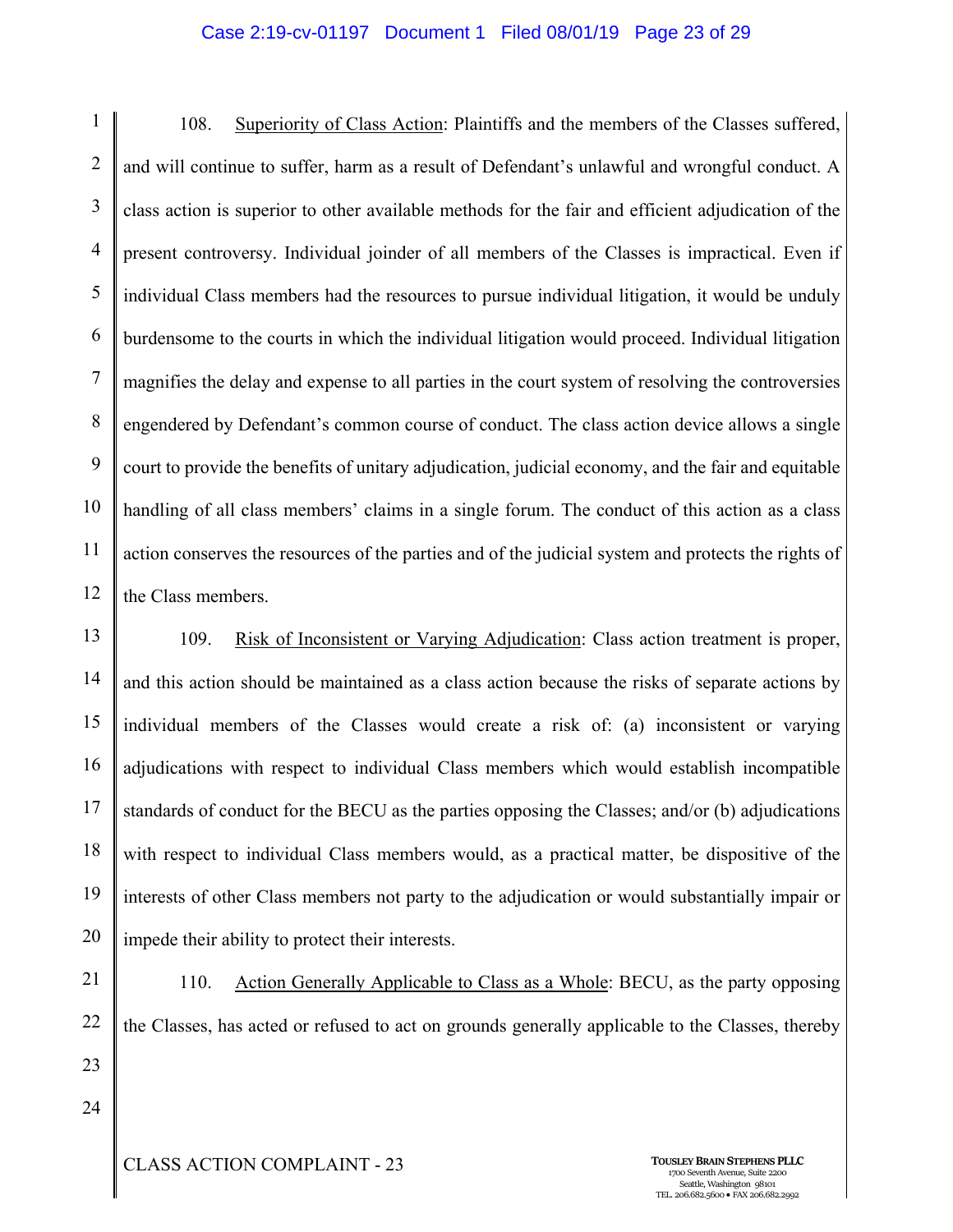1 2 making appropriate final injunctive relief or corresponding declaratory relief with respect to the Classes as a whole.

## **FIRST CLAIM FOR RELIEF Breach of Contract, Including Breach of the Covenant of Good Faith and Fair Dealing (On Behalf of All Classes)**

111. Plaintiffs incorporate by reference the preceding paragraphs.

112. Plaintiffs and BECU have contracted for banking services, as embodied in BECU's account documents.

8 9 113. All contracts entered by Plaintiffs and the Classes are identical or substantively identical because BECU's form contracts were used uniformly.

10

3

4

5

6

7

114. BECU has breached the express terms of its own agreements as described herein.

11 12 13 14 15 16 17 115. Under the law of states where BECU does business, good faith is an element of every contract. All contracts impose upon each party a duty of good faith and fair dealing. Good faith and fair dealing, in connection with executing contracts and discharging performance and other duties according to their terms, means preserving the spirit—not merely the letter—of the bargain. Put differently, the parties to a contract are mutually obligated to comply with the substance of their contract in addition to its form. Evading the spirit of the bargain and abusing the power to specify terms constitute examples of bad faith in the performance of contracts.

18 116. Subterfuge and evasion violate the obligation of good faith in performance even when an actor believes their conduct to be justified. Bad faith may be overt or may consist of inaction, and fair dealing may require more than honesty. Examples of bad faith are evasion of the spirit of the bargain and abuse of a power to specify terms.

22 23

24

19

20

21

CLASS ACTION COMPLAINT - 24 **TOUSLEYBRAIN STEPHENSPLLC** <sup>1700</sup> Seventh Avenue, Suite <sup>2200</sup>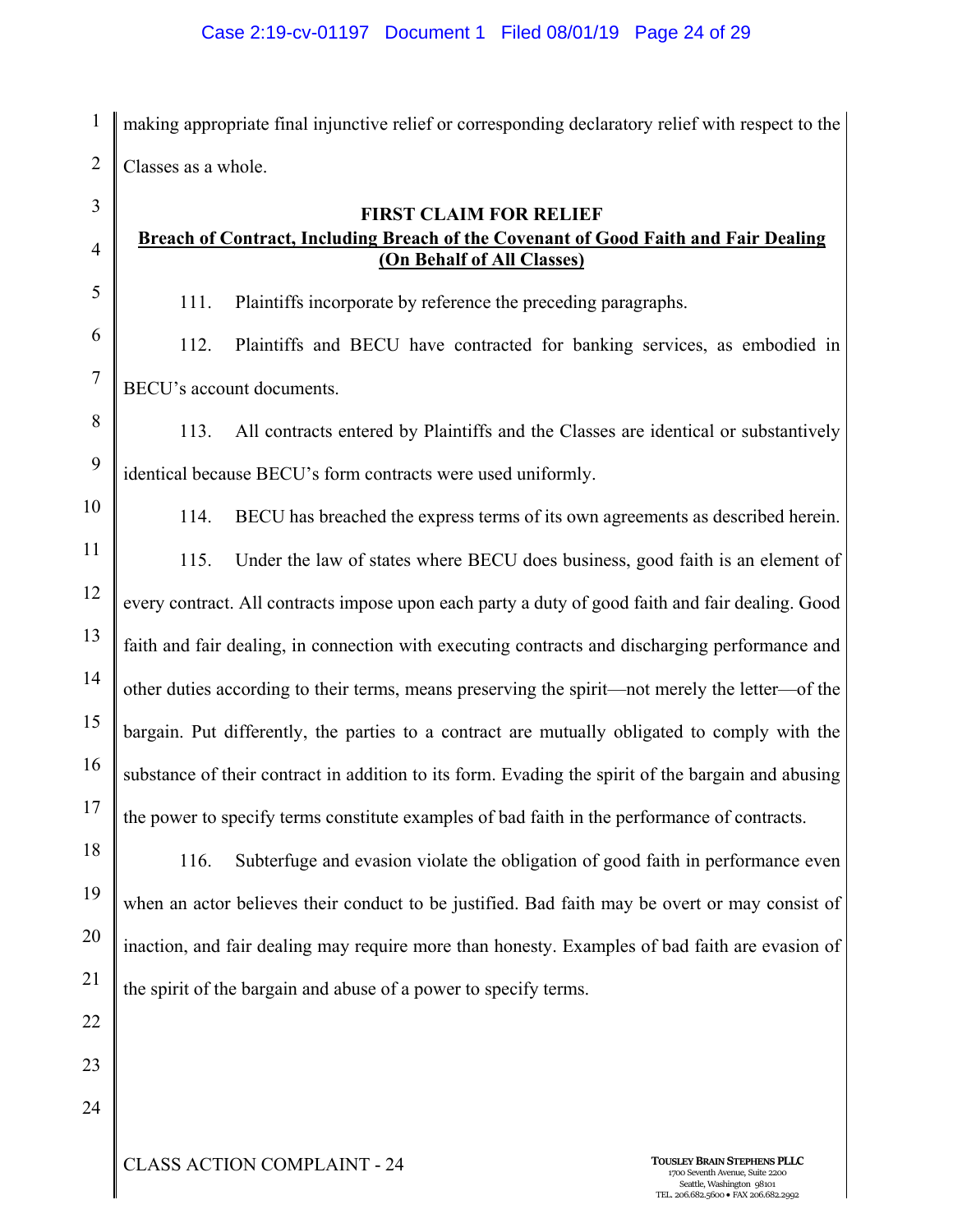#### Case 2:19-cv-01197 Document 1 Filed 08/01/19 Page 25 of 29

1 2 3 4 117. BECU abused the discretion it granted to itself when it charged OD Fees on transactions that did not overdraw an account and when it charged more than one NSF Fee on a single item.

- 5 6 7 118. In these and other ways, Defendant violated its duty of good faith and fair dealing. 119. Defendant willfully engaged in the foregoing conduct for the purpose of (1) gaining unwarranted contractual and legal advantages; and (2) unfairly and unconscionably maximizing fee revenue from Plaintiffs and other members of the Classes.
- 8 9 120. Plaintiffs and members of the Classes have performed all, or substantially all, of the obligations imposed on them under the agreements.

10 11 12 121. Plaintiffs and members of the Classes have sustained damages as a result of Defendant's breaches of the parties' contracts and breaches of contract through violations of the covenant of good faith and fair dealing.

> **SECOND CLAIM FOR RELIEF Violations of the Washington Consumer Protection Act, RCW 19.86.010,** *et seq.*  **(On Behalf of All Classes)**

122. Plaintiffs incorporate by reference the preceding paragraphs.

123. Washington's Consumer Protection Act, RCW Ch. 19.86 ("CPA"), protects both consumers and competitors by promoting fair competition in commercial markets for goods and services.

20 21 124. To achieve that goal, the CPA prohibits any person from using "unfair methods of competition or unfair or deceptive acts or practices in the conduct of any trade or commerce . . .". RCW 19.86.020.

23 125. Plaintiffs and members of the Classes are "persons" as defined in RCW 19.86.010(1).

24

22

13

14

15

16

17

18

19

**CLASS ACTION COMPLAINT - 25 TOUSLEY BRAIN STEPHENS PLLC**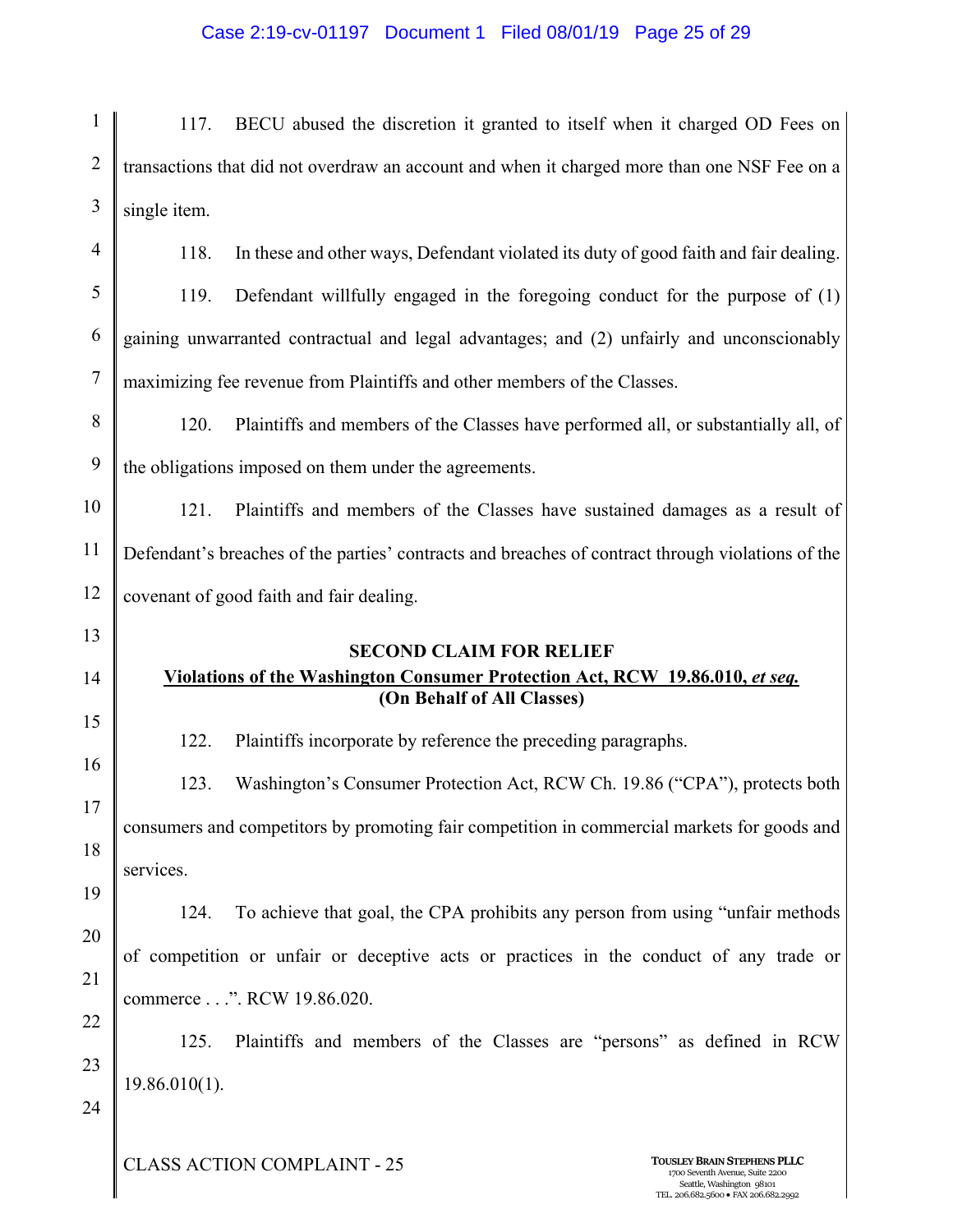#### Case 2:19-cv-01197 Document 1 Filed 08/01/19 Page 26 of 29

126. Defendant BECU is a "person" as defined in RCW 19.86.010(1).

2 3 4 127. As alleged herein, BECU's routine policies and practices of (a) assessing OD Fees on transactions that did not actually overdraw checking accounts; and (b) charging two or more NSF Fees on a single transaction violate the CPA because they are both unfair and deceptive.

5 6 7 128. BECU's policies and practices are deceptive and unfair because BECU misleadingly and actively omits material facts and deceptively misrepresents each of the above practices, including in its own account documents.

8 9 10 129. BECU's conduct was deceptive. By failing to honestly disclose its true overdraft practices and policies to consumers, BECU made affirmative misrepresentations and omissions of material fact, and thus, engaged in deceptive acts or practices.

11 12 13 14 15 130. BECU conduct was also unfair. BECU's practice of charging OD Fees on transactions that did not actually overdraw checking accounts, was and is likely to cause substantial injury to consumers in the form of excessive, additional OD Fees. These OD Fees, charged on transactions that did not actually overdraw accounts, were not reasonably avoidable by consumers and not outweighed by countervailing benefits.

16 17 18 19 20 131. In addition, BECU's practice of charging two or more NSF Fees on a single transaction was also unfair, as it was and is likely to cause substantial injury to consumers in the form of excessive, multiple NFS Fees. Consumers could not reasonably avoid these NSF Fees which were not outweighed by countervailing benefit, as consumers took no action to resubmit such transactions, but were nonetheless charged multiple NSF Fees.

21 22

1

132. Had Plaintiffs and members of the Classes been aware that they were going to be charged NSF Fees and OD Fees in the manner BECU assessed, Plaintiffs and members of the

24

23

**CLASS ACTION COMPLAINT - 26 TOUSLEY BRAIN STEPHENS PLLC**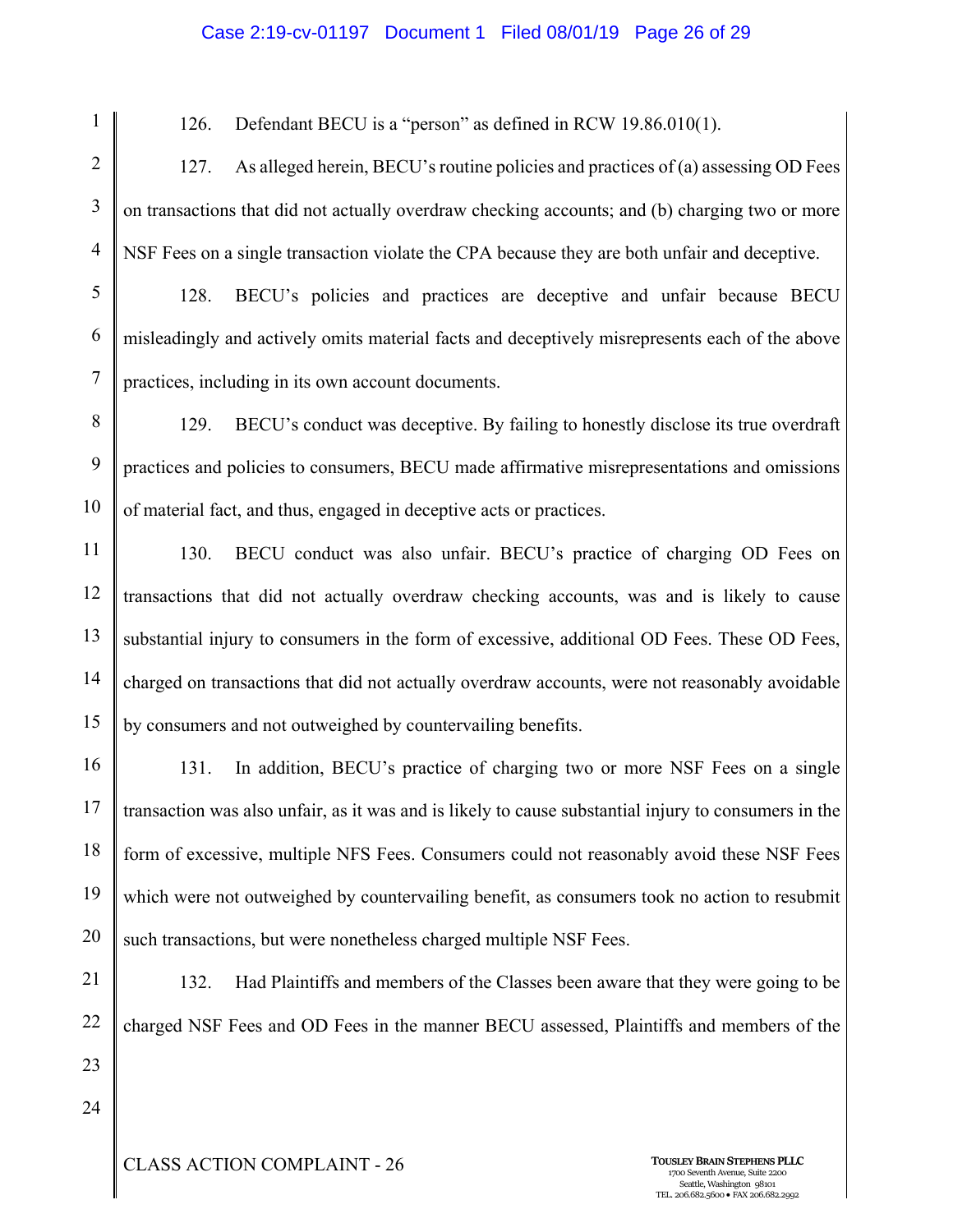### Case 2:19-cv-01197 Document 1 Filed 08/01/19 Page 27 of 29

1 2 Classes would not have entered into such transactions and would not have incurred additional or multiple OD Fees and NSF Fees.

3 4 5 6 133. As a direct and proximate result of BECU's unfair and deceptive acts and practices in violation of the CPA, Plaintiffs and members of the Classes have incurred more OD Fees and NSF Fees than they should have, and have suffered monetary damages for which BECU is liable.

7 8 9 10 134. Plaintiffs and members of the Classes seek actual damages plus interest on damages at the legal rate, as well as all other just and proper relief afforded by the CPA. As redress for BECU's repeated and ongoing violations, Plaintiffs and members of the Classes are entitled to, *inter alia*, actual damages, treble damages, attorney's fees, and injunctive relief.

11 12

17

18

#### **PRAYER FOR RELIEF**

13 14 WHEREFORE, Plaintiffs on their own behalf and on behalf of the Classes respectfully request that the Court:

- 15 16 (a) Certify this case as a class action, designating Plaintiffs as class representatives and designating the undersigned as Class Counsel;
	- (b) Award Plaintiffs and the Classes actual, statutory, and punitive damages in an amount to be proven at trial;
- 19 (c) Award Plaintiffs and the Classes restitution in an amount to be proven at trial;
- 20 21 (d) Award Plaintiffs and the Classes pre-judgment interest in the amount permitted by law;
	- (e) Award Plaintiffs and the Classes attorneys' fees and costs as permitted by law;
		- (f) Declare BECU's practices outlined herein to be unlawful and a breach of contract;
- 24

22

23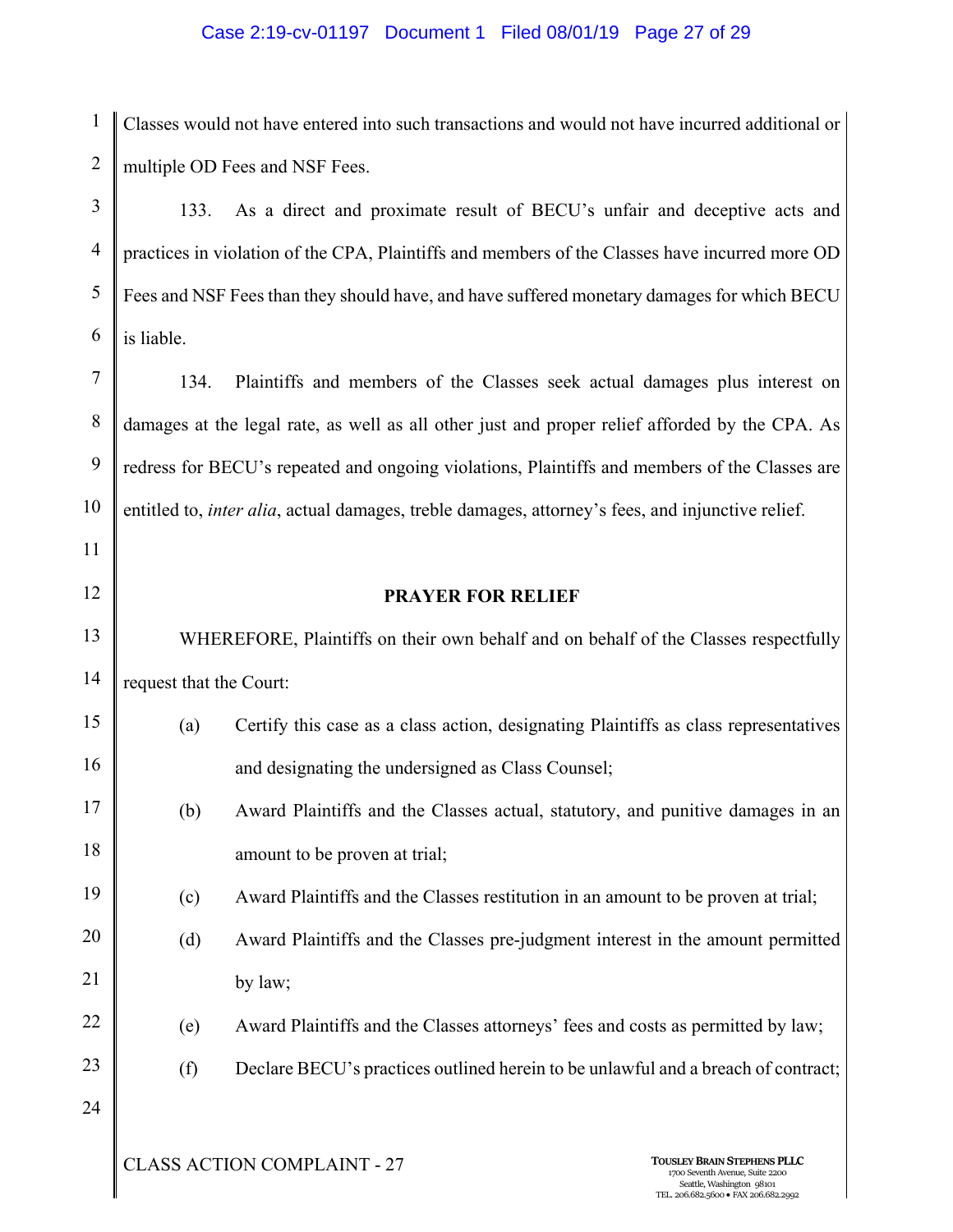## Case 2:19-cv-01197 Document 1 Filed 08/01/19 Page 28 of 29

| $\mathbf{1}$   | (g)                                 | Enjoin BECU from engaging in the practices outlined herein;                                                                                                                      |  |
|----------------|-------------------------------------|----------------------------------------------------------------------------------------------------------------------------------------------------------------------------------|--|
| $\overline{2}$ | (h)                                 | Grant Plaintiffs and the Classes a trial by jury;                                                                                                                                |  |
| 3              | (i)                                 | Grant leave to amend these pleadings to conform to evidence produced at trial;                                                                                                   |  |
| 4              |                                     | and                                                                                                                                                                              |  |
| 5              | (j)                                 | Grant such other relief as the Court deems just and proper.                                                                                                                      |  |
| 6              |                                     | <b>JURY DEMAND</b>                                                                                                                                                               |  |
| 7              | Plaintiffs demand trial by jury.    |                                                                                                                                                                                  |  |
| 8              |                                     |                                                                                                                                                                                  |  |
| 9              | DATED this 1st day of August, 2019. |                                                                                                                                                                                  |  |
| 10             |                                     | TOUSLEY BRAIN STEPHENS PLLC                                                                                                                                                      |  |
| 11             | By: s/ Kim D. Stephens              |                                                                                                                                                                                  |  |
| 12             |                                     | Kim D. Stephens, WSBA #11984                                                                                                                                                     |  |
| 13             |                                     | By: s/ Cecily C. Shiel<br>Cecily C. Shiel, WSBA #50061                                                                                                                           |  |
| 14             |                                     | 1700 Seventh Avenue, Suite 2200                                                                                                                                                  |  |
| 15             |                                     | Seattle, Washington 98101<br>Telephone: 206.682.5600/Fax: 206.682.2992                                                                                                           |  |
| 16             |                                     | kstephens@tousley.com<br>Email:<br>cshiel@tousley.com                                                                                                                            |  |
| 17             |                                     | Jeffrey Kaliel*                                                                                                                                                                  |  |
| 18             |                                     | Sophia Gold*<br><b>KALIEL PLLC</b>                                                                                                                                               |  |
| 19             |                                     | 1875 Connecticut Avenue NW, 10th Floor<br>Washington, DC 20009                                                                                                                   |  |
| 20             |                                     | Telephone: (202) 250-4783<br>Email:<br>jkaliel@kalielpllc.com                                                                                                                    |  |
| 21             |                                     | sgold@kalielpllc.com                                                                                                                                                             |  |
| 22             |                                     | Lynn A. Toops*<br><b>COHEN &amp; MALAD, LLP</b>                                                                                                                                  |  |
| 23             |                                     | One Indiana Square<br>Suite 1400                                                                                                                                                 |  |
| 24             |                                     | Indianapolis, IN 46204                                                                                                                                                           |  |
|                |                                     | <b>CLASS ACTION COMPLAINT - 28</b><br><b>TOUSLEY BRAIN STEPHENS PLLC</b><br>1700 Seventh Avenue, Suite 2200<br>Seattle, Washington 98101<br>TEL. 206.682.5600 · FAX 206.682.2992 |  |